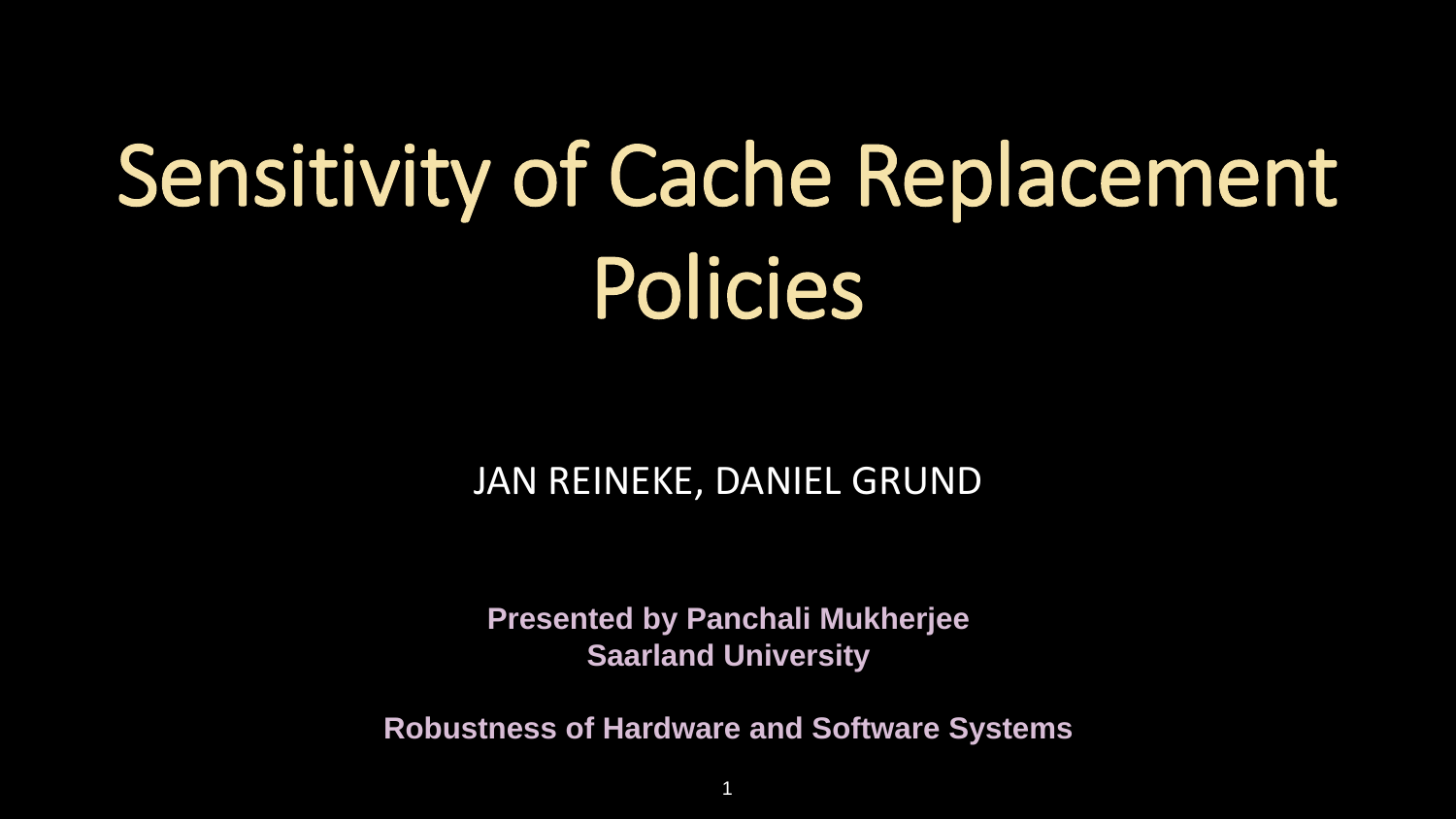## **What is a cache?**

 Memory unit. Conceals latency gap. Close to the CPU. □ Can access CPU faster.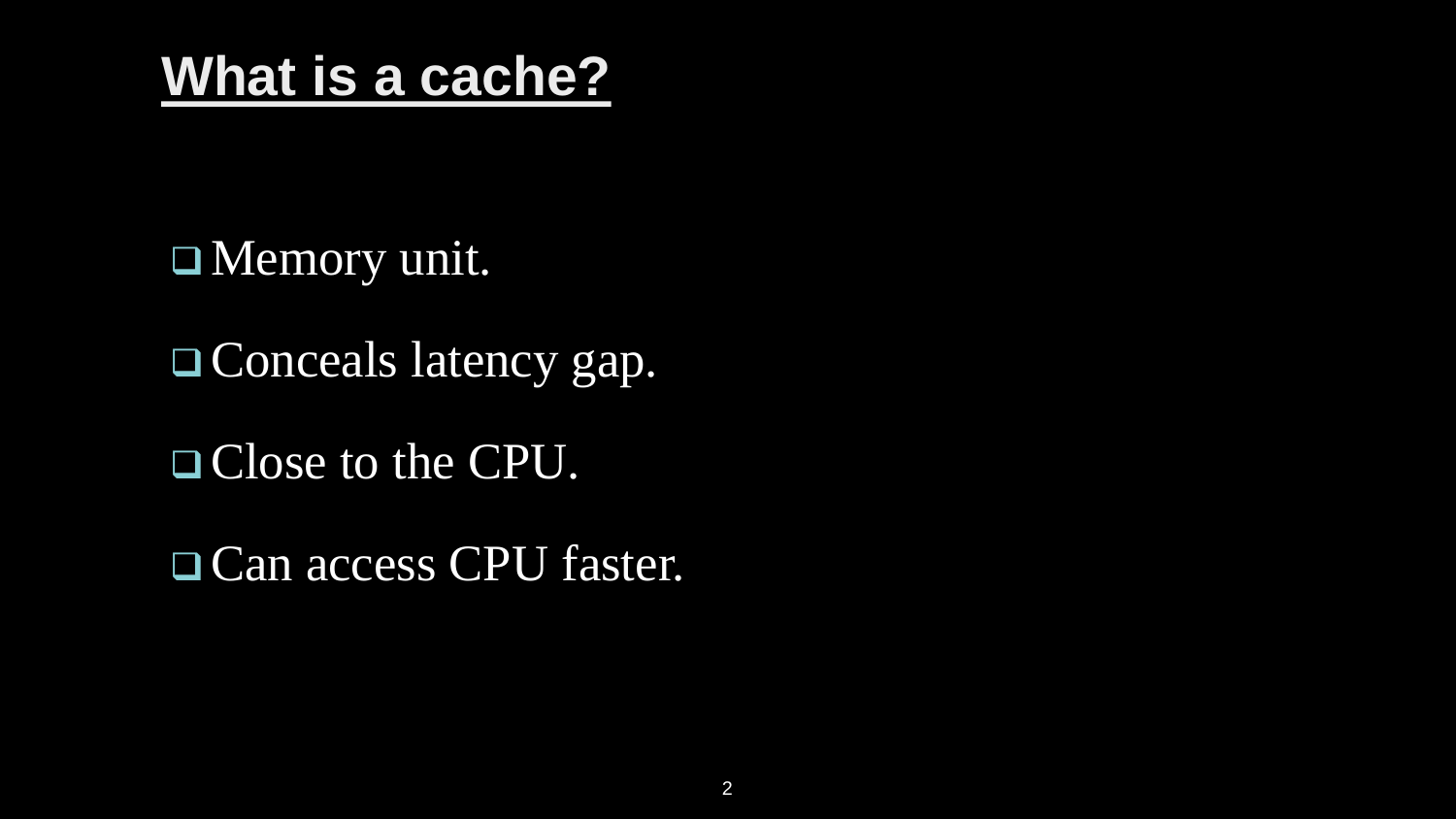

(b) Three-level cache organization

Data found in cache: hit. Data not found in cache: miss.

Hit rate determines effectiveness.

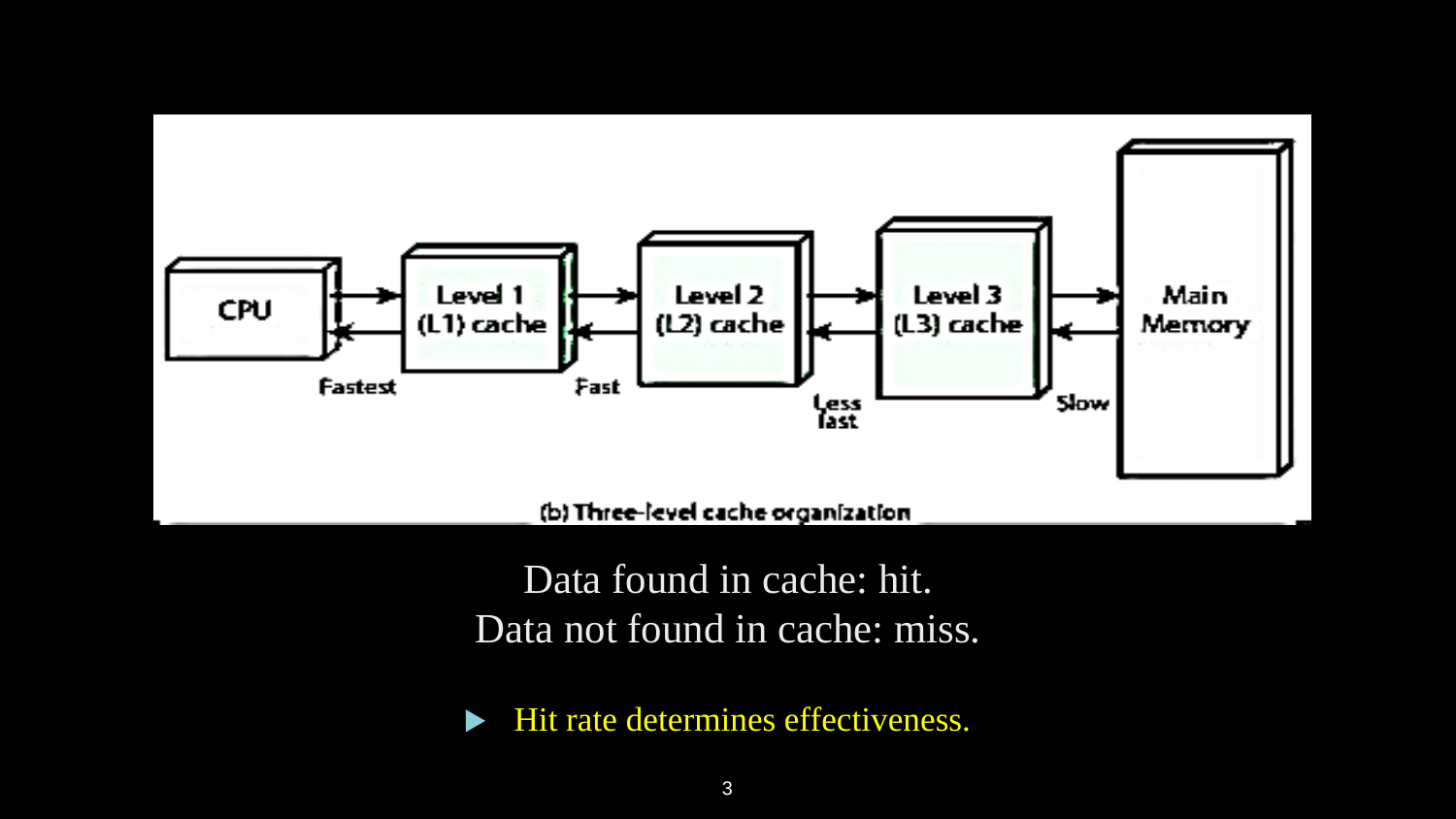## **What does Cache Miss result in?**

### ▶ Very high cache miss penalties.

## Cache performance influences overall performance.

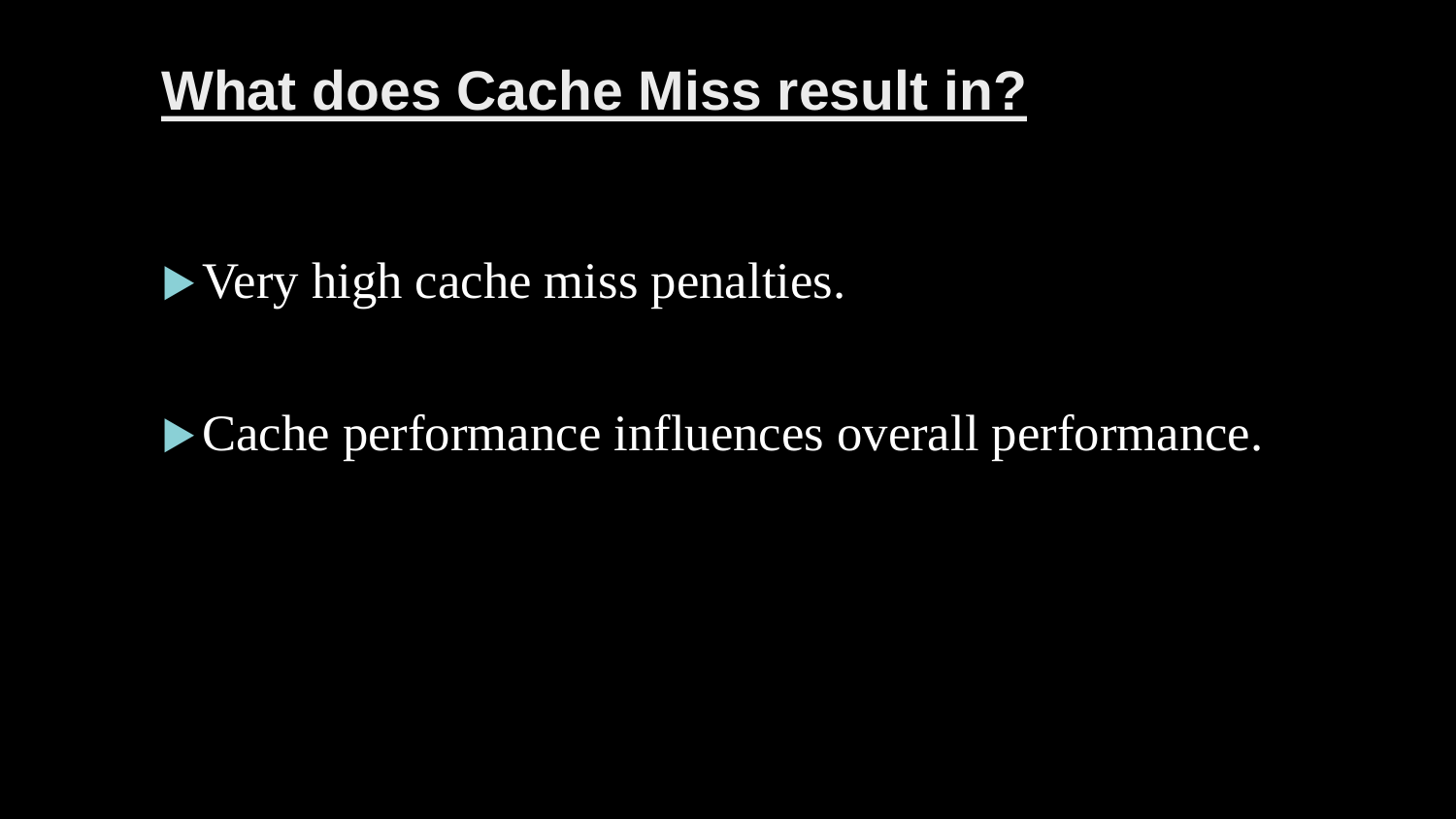## **Worst Case Execution Time**

The **maximum length of time** a task or set of tasks requires on a specific hardware platform.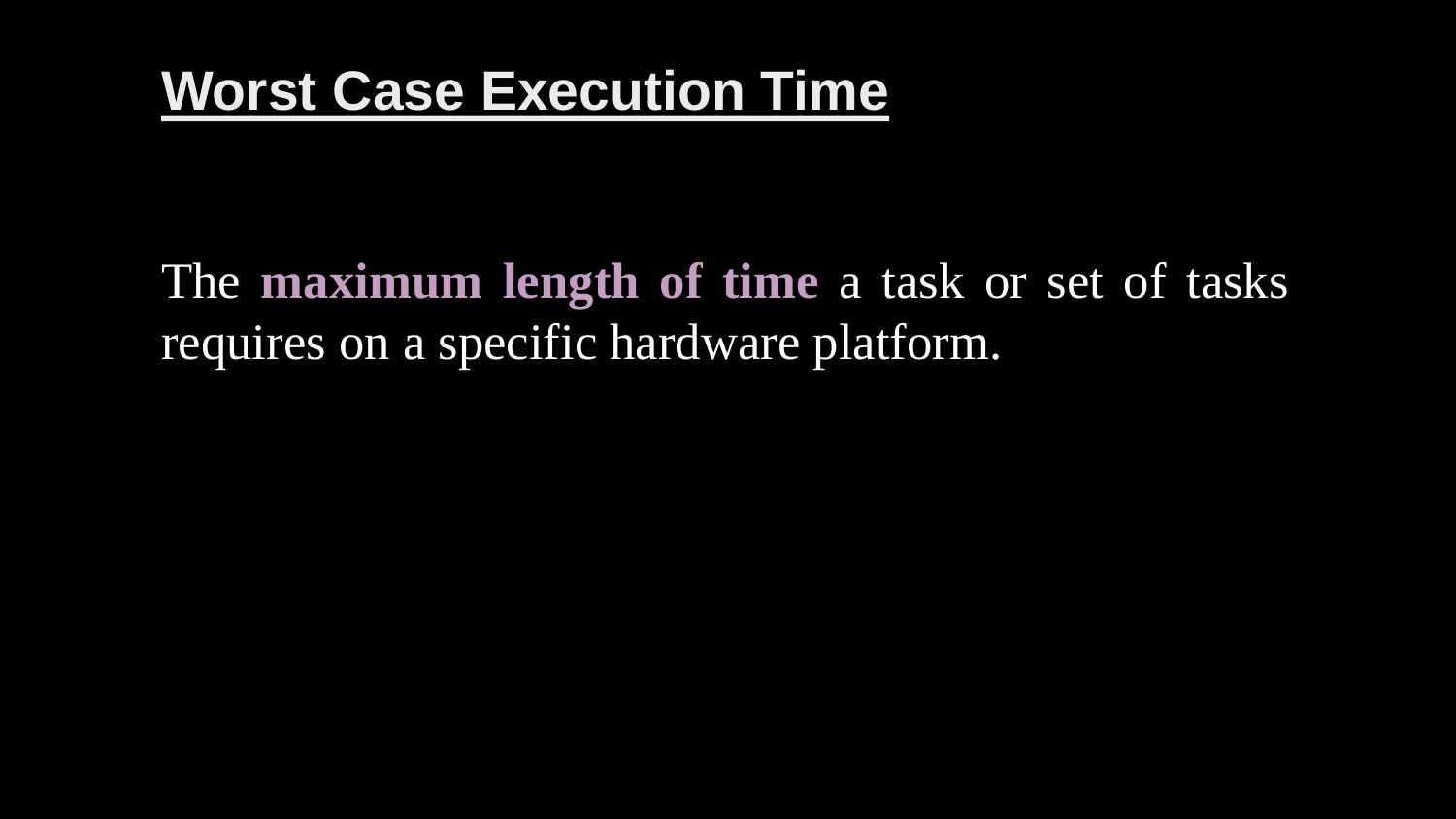Large variance gets introduced into the execution time due to:

 Cache misses Pipeline stalls, etc



## **Worst-case Execution Time Analysis:**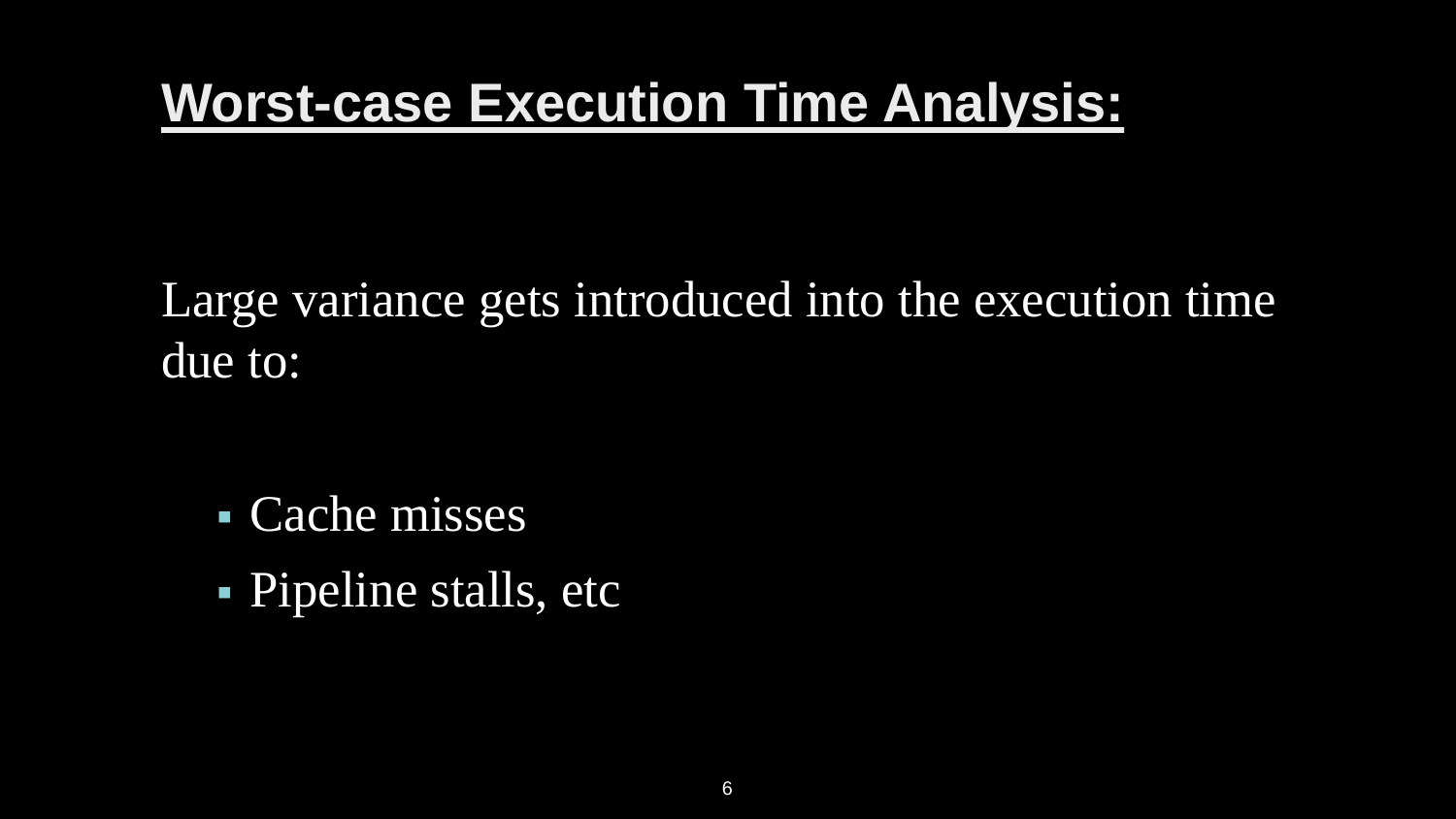### WCET computation methods:

- Measurement-based timing Analysis
- Static Analysis.



## **Worst-case Execution Time Analysis:**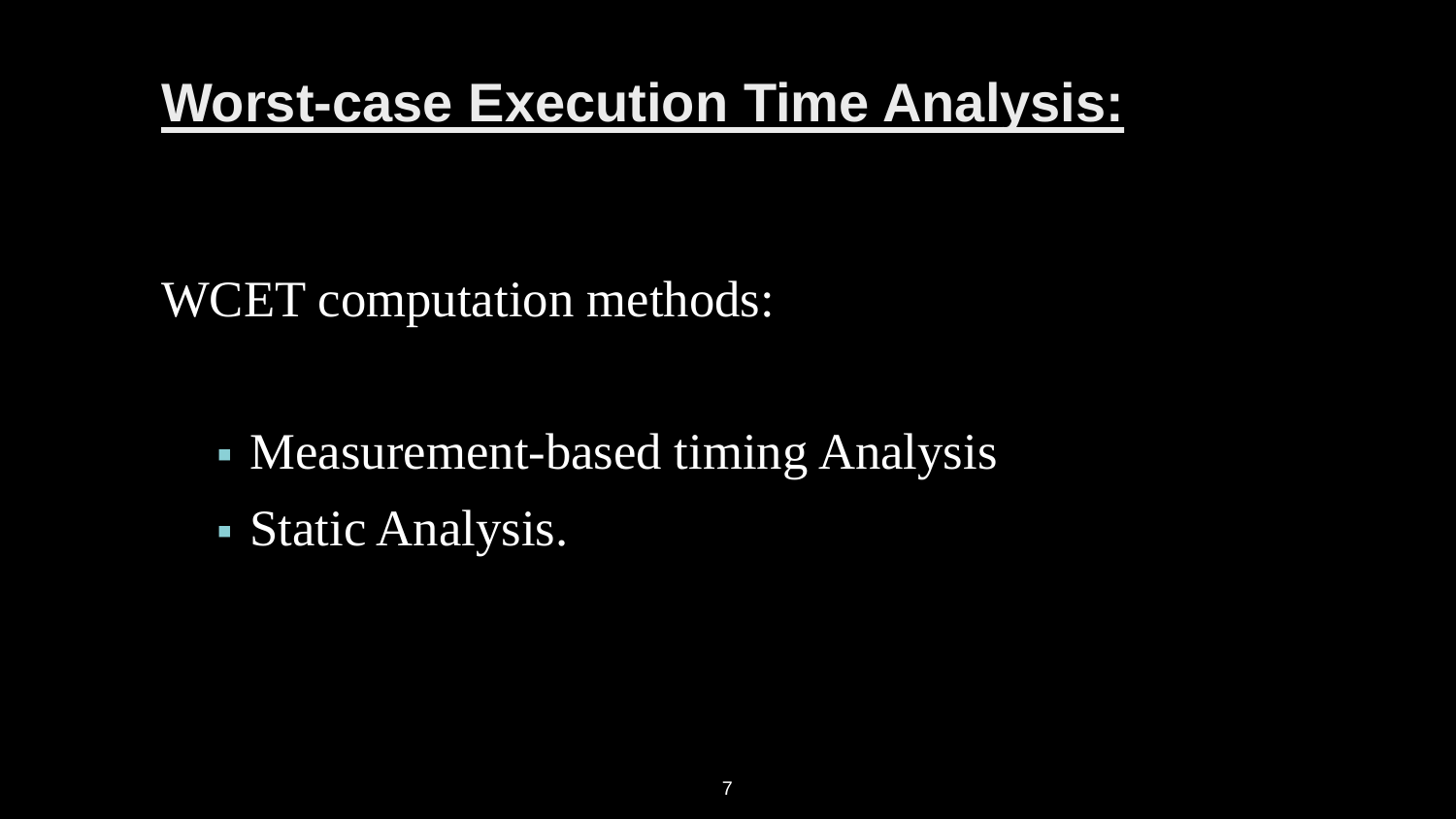## **Static Analysis:**

Uses abstract model.

- Computes invariant.
- Gives upper bound on WCET.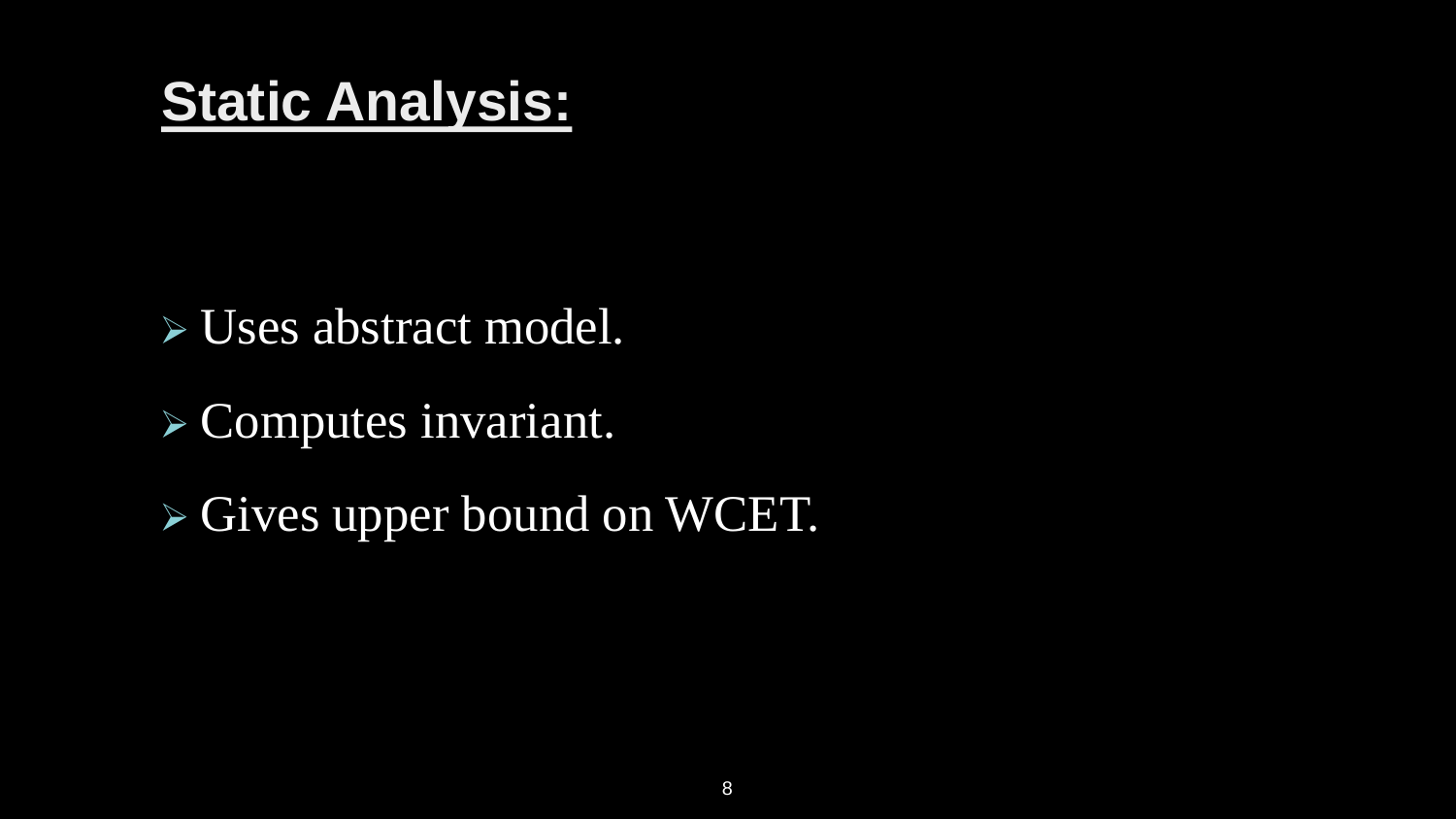## **Static Analysis: Pros**

 Gives good results for simple hardware. Efficient model.

Accurate prediction.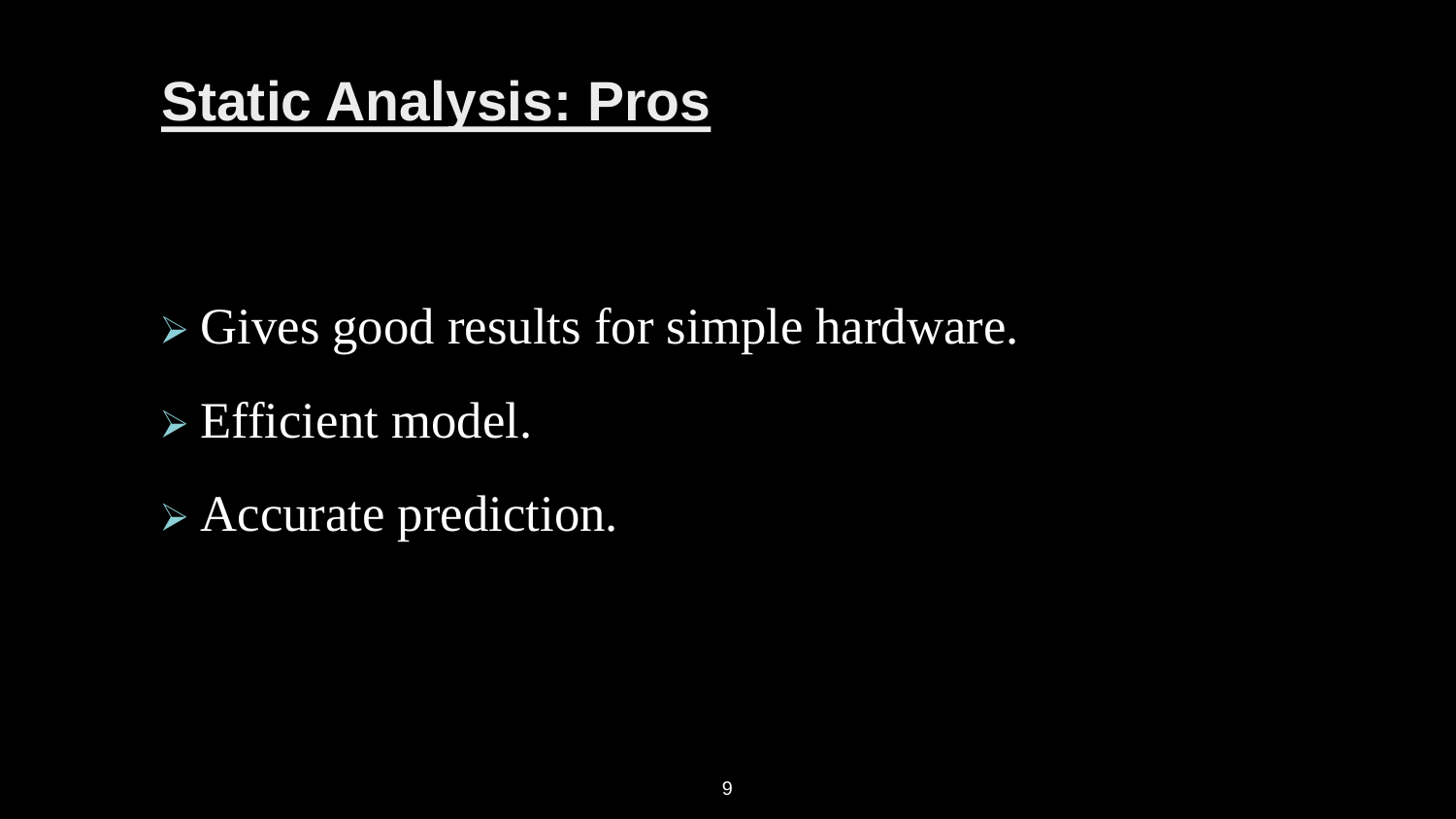## **Static Analysis: Cons**

 Complex hardware: error prone and laborious. Inaccurate model. > Over-pessimistic result.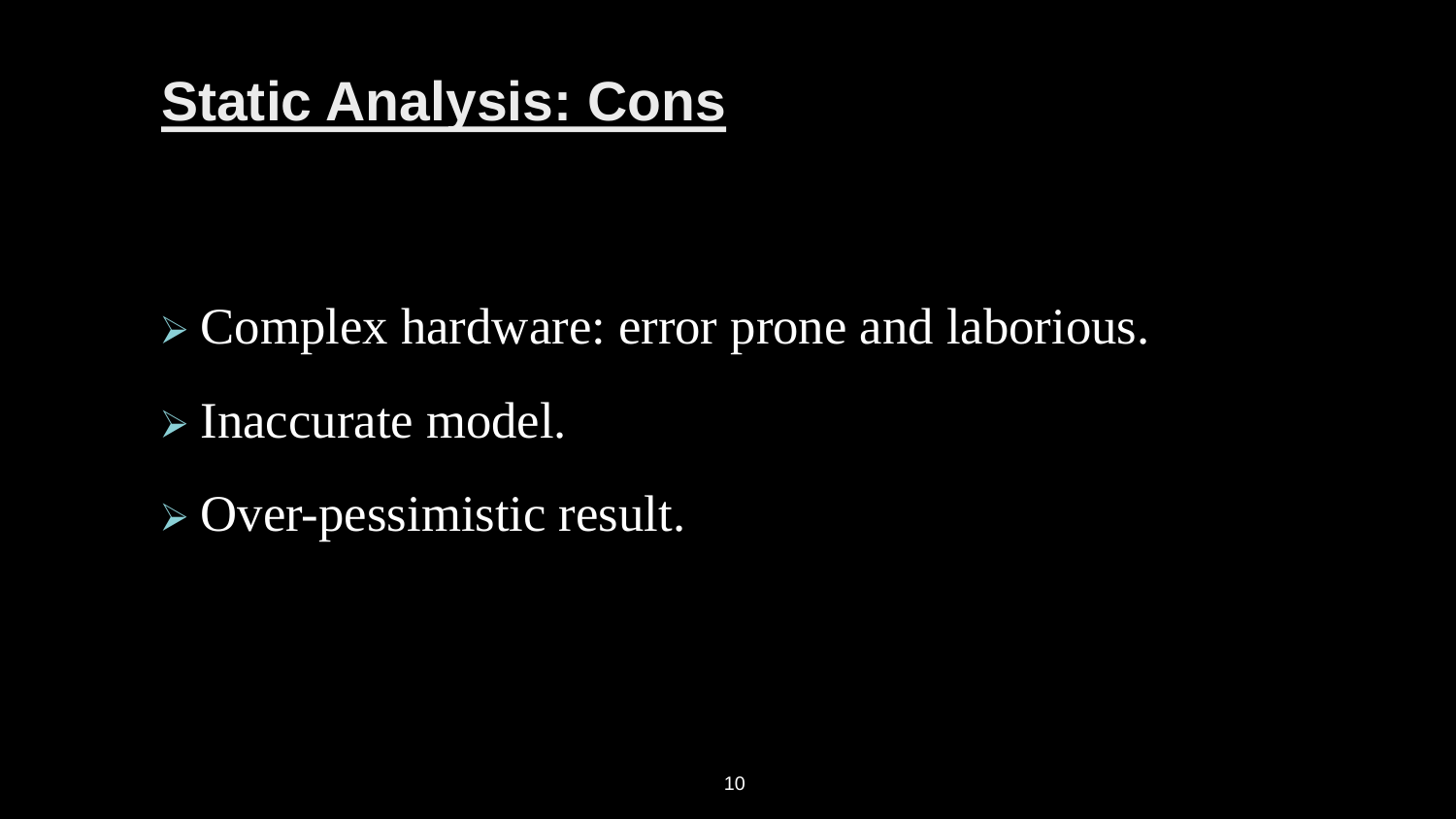## **Measurement Timing Analysis:**

 $\triangleright$  Subset of real hardware states.

- $\triangleright$  Gives maximum of execution times measured.
- Underestimation of WCET.

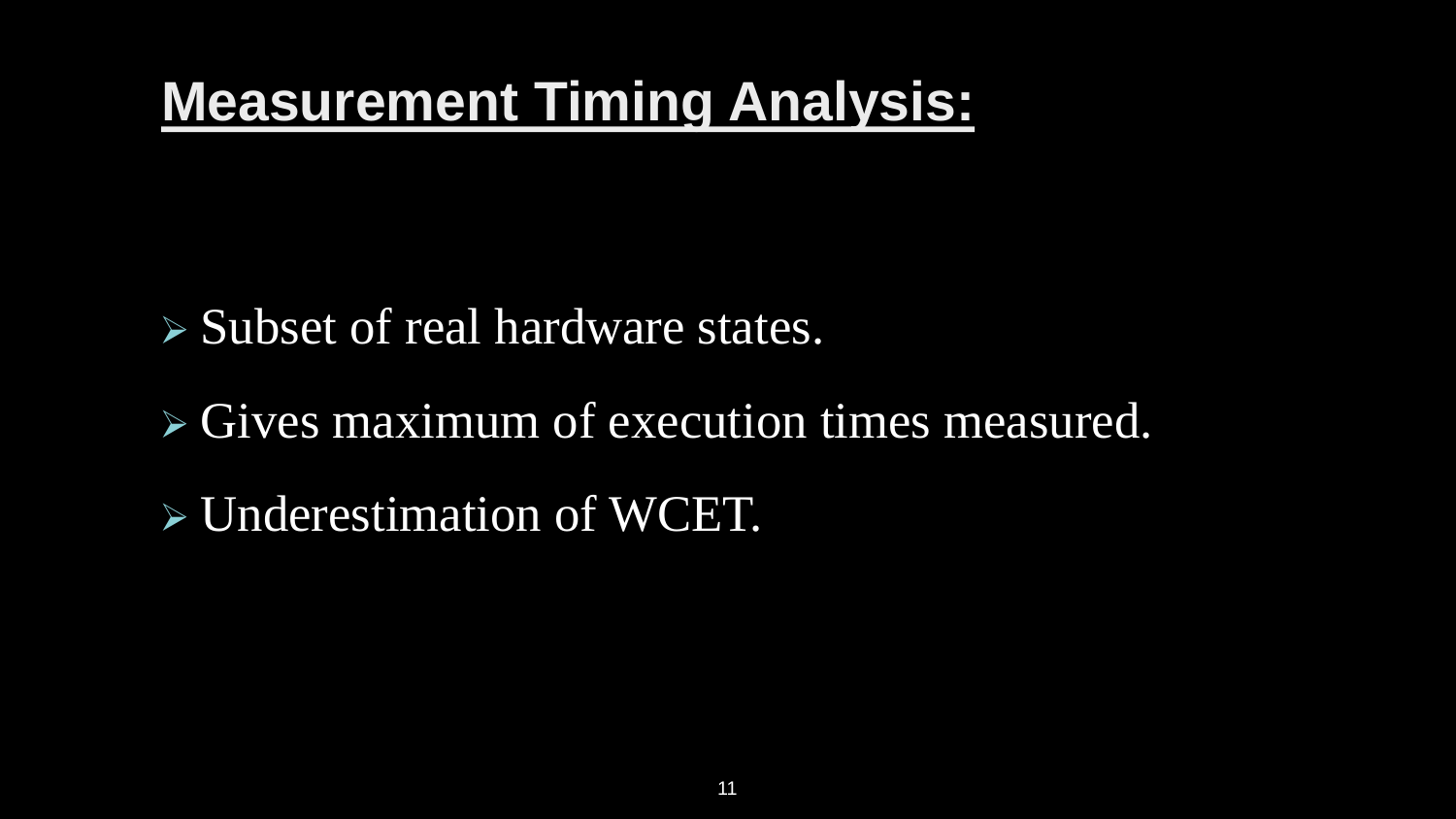## **Measurement Timing Analysis: Pro**

 $\triangleright$  Gives good results for both simple and complex hardware.

Precise estimate.

Portable.

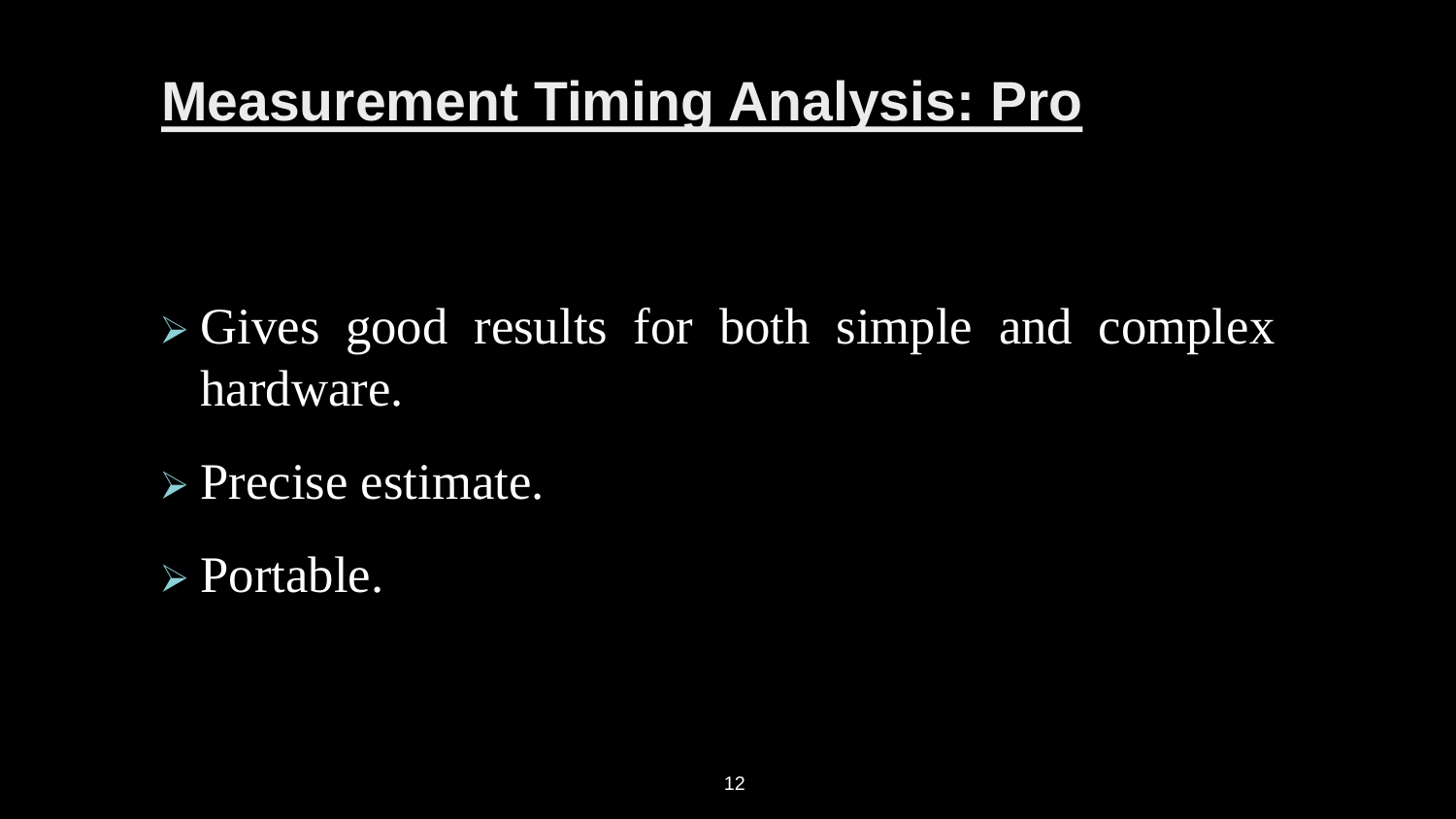## **Measurement Timing Analysis: Con**

 May suffer from over-pessimism. Not sound.

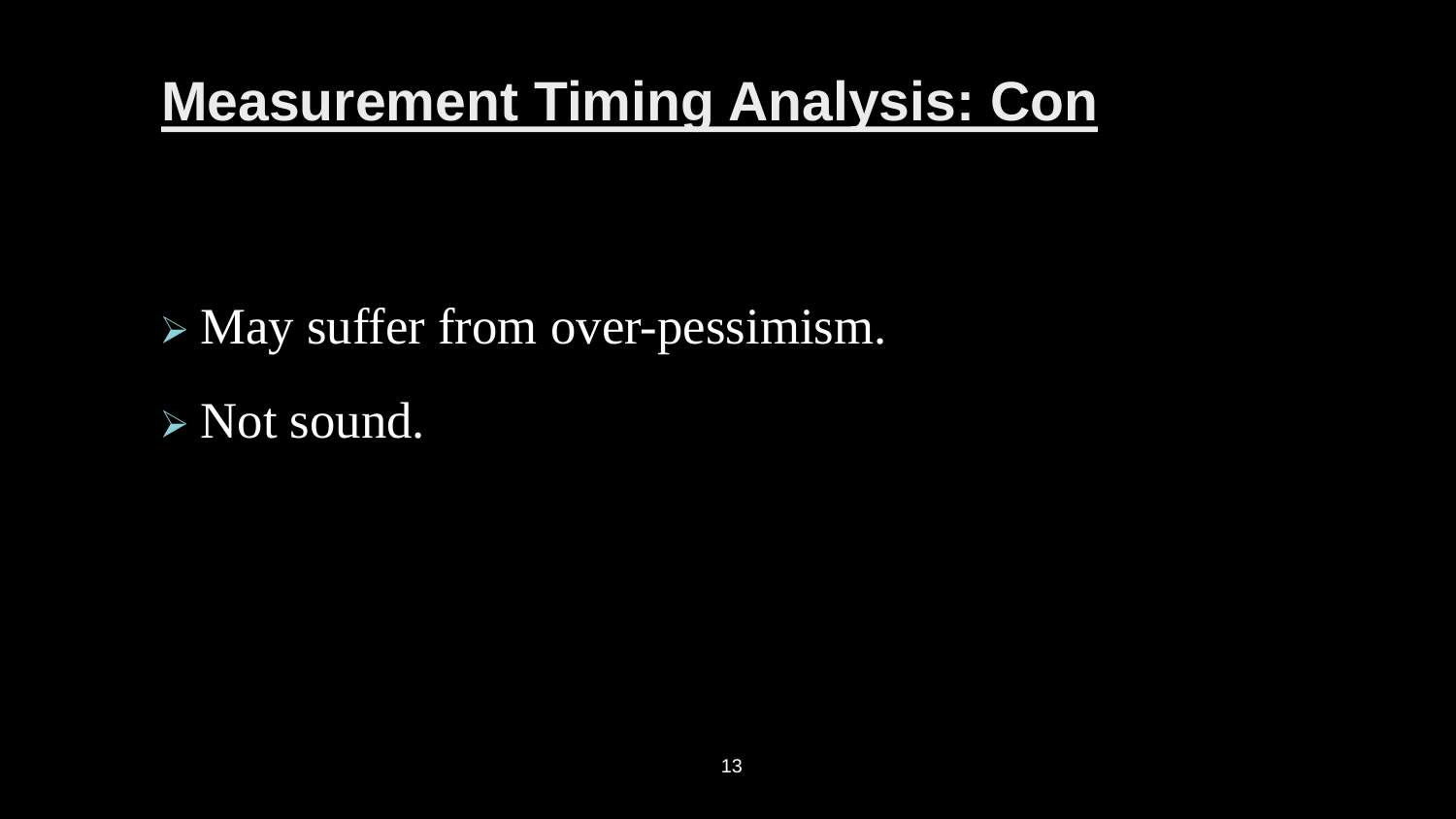

## **Worst-case Execution Time Analysis:**

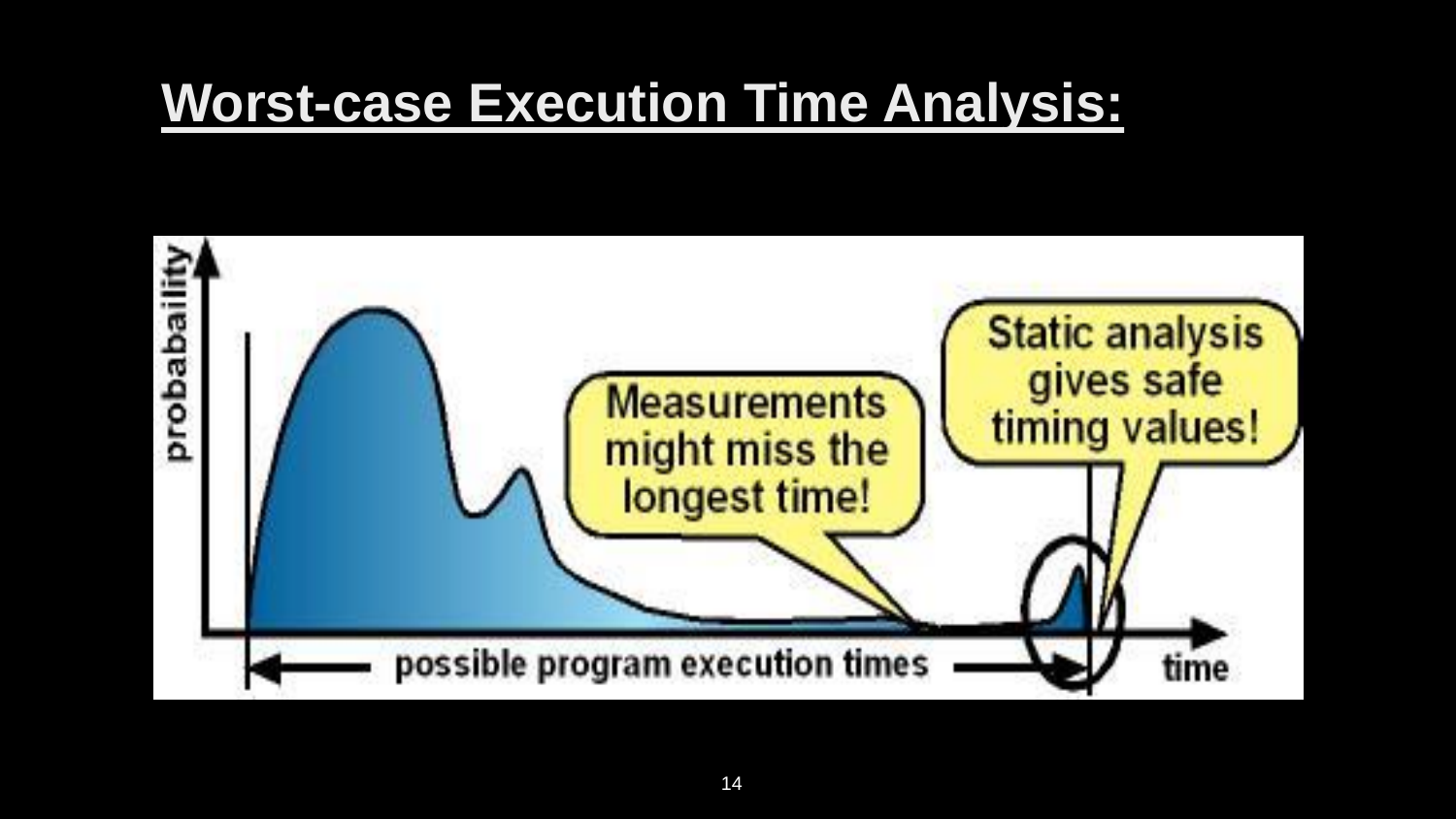

## Influence of initial hardware state on cache effectiveness.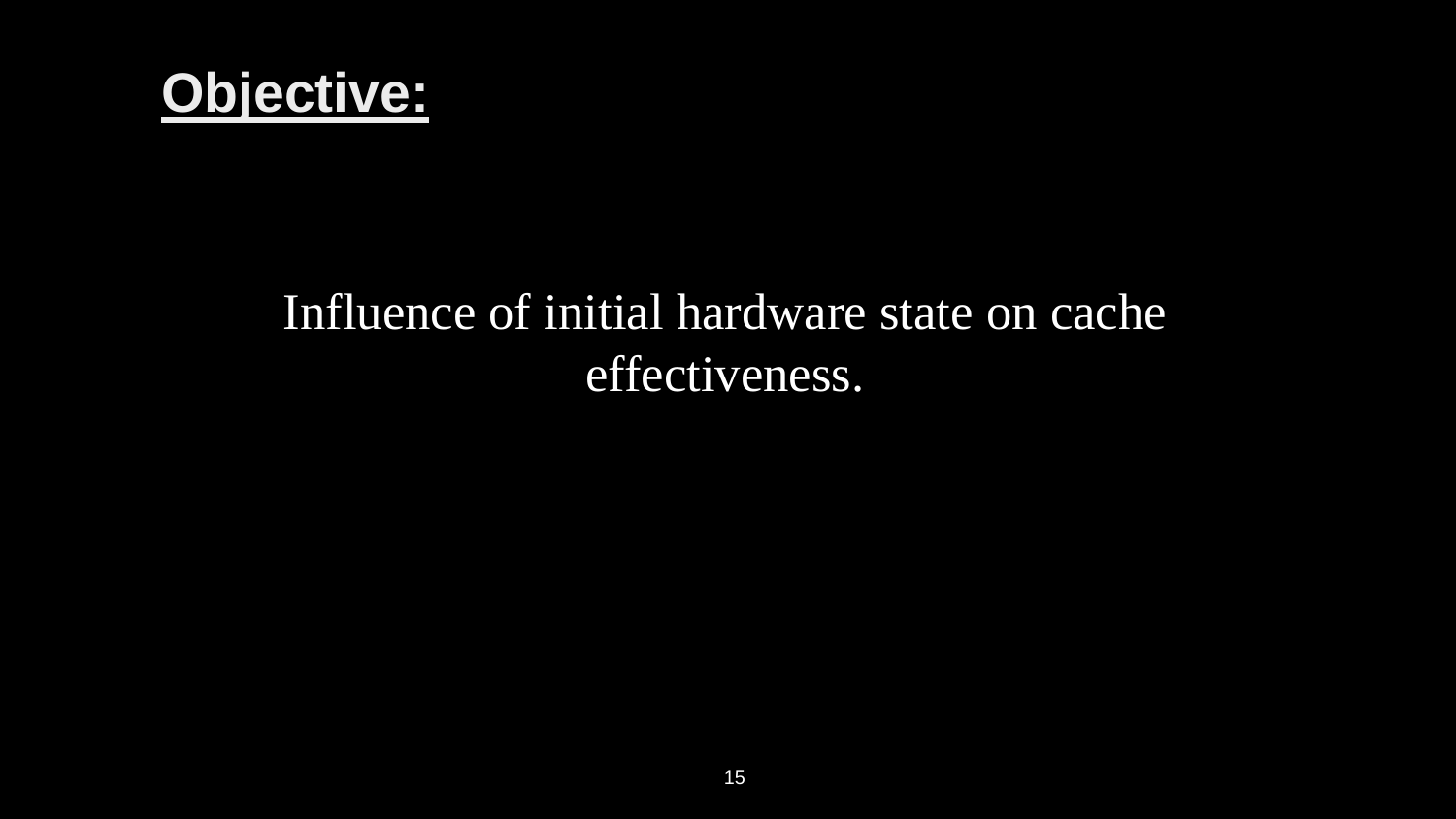## **Associativity:**

## The size of a cache set is called the associativity k of the cache.



### Offset

The index is used to find the set, and the tag helps find the block within the set.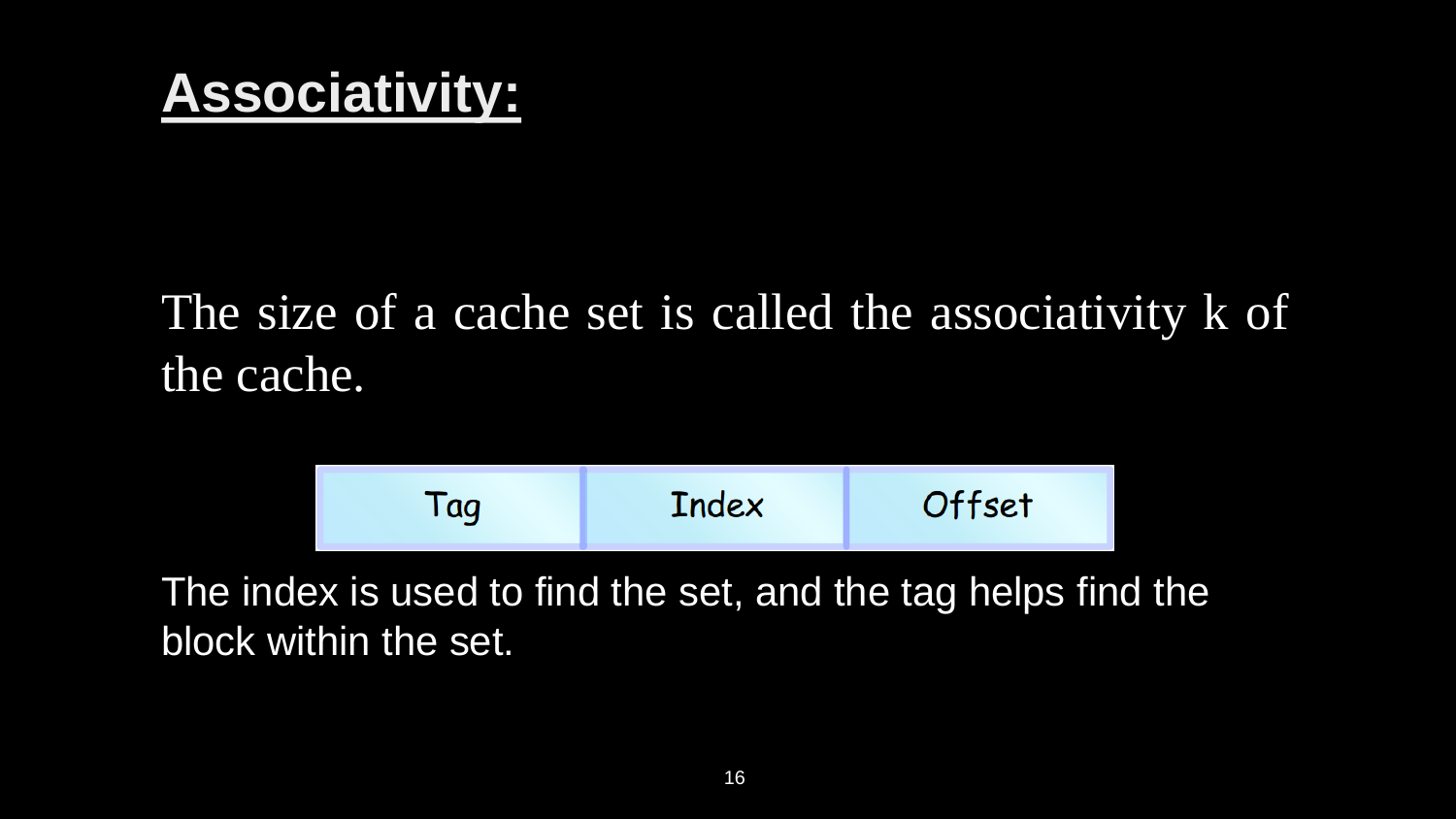LRU (least-recently-used): The bit that has not been used for the longest period of time is replaced.



| 3                       | $\overline{\mathbf{4}}$  | 5              |  |
|-------------------------|--------------------------|----------------|--|
| $\overline{\mathbf{1}}$ | $\overline{\phantom{a}}$ | 5              |  |
| $\overline{2}$          | $\overline{2}$           | $\overline{2}$ |  |
| 5                       | 3                        | 3              |  |
| 3                       | $\overline{a}$           | 4              |  |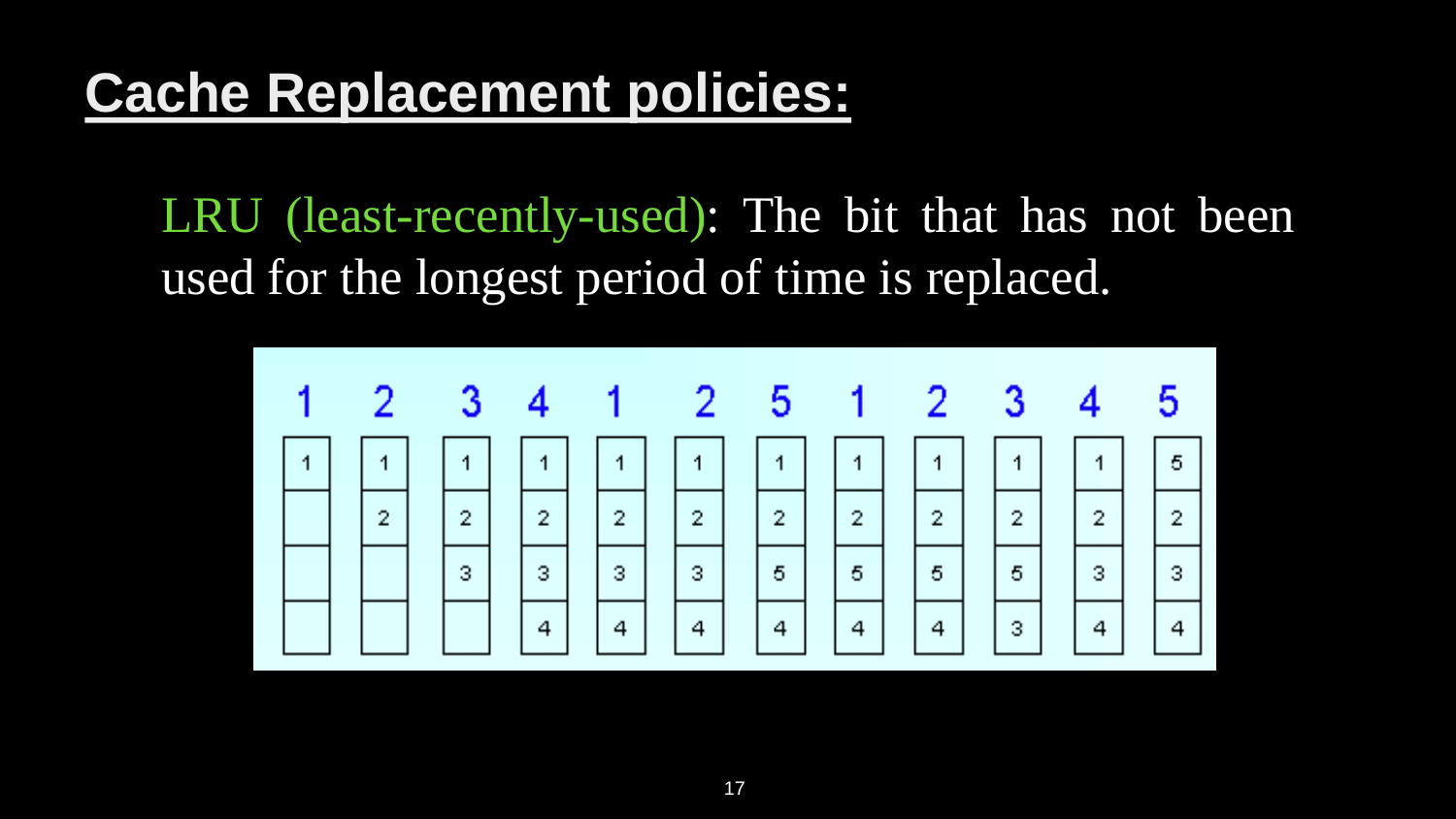FIFO (first-in-first-out): The bit that was the first to enter the cache is replaced.

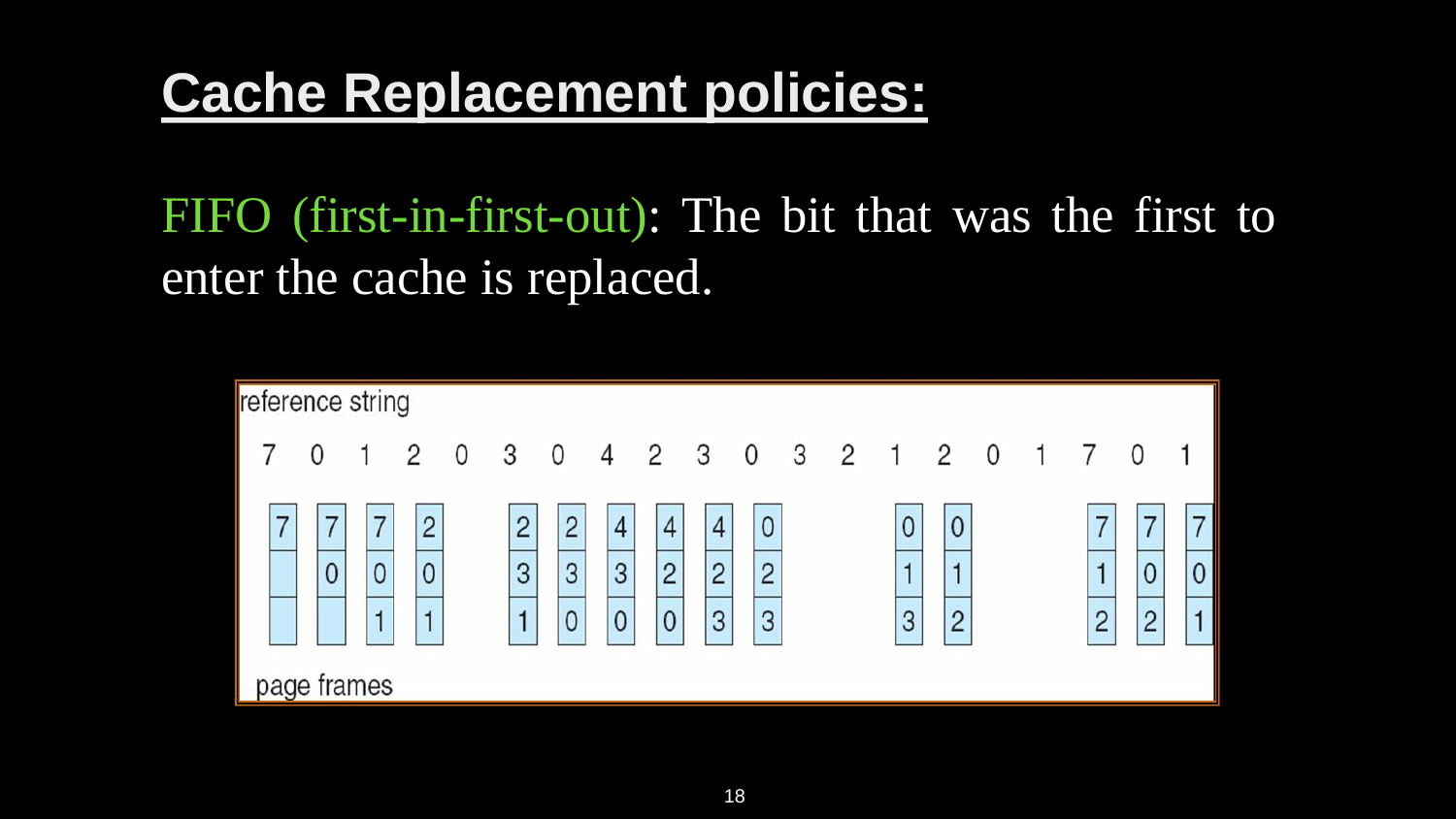PLRU (Pseudo-LRU): Tree-based approximation of the LRU policy.



7 bits of pLRU info

Set of 8 ways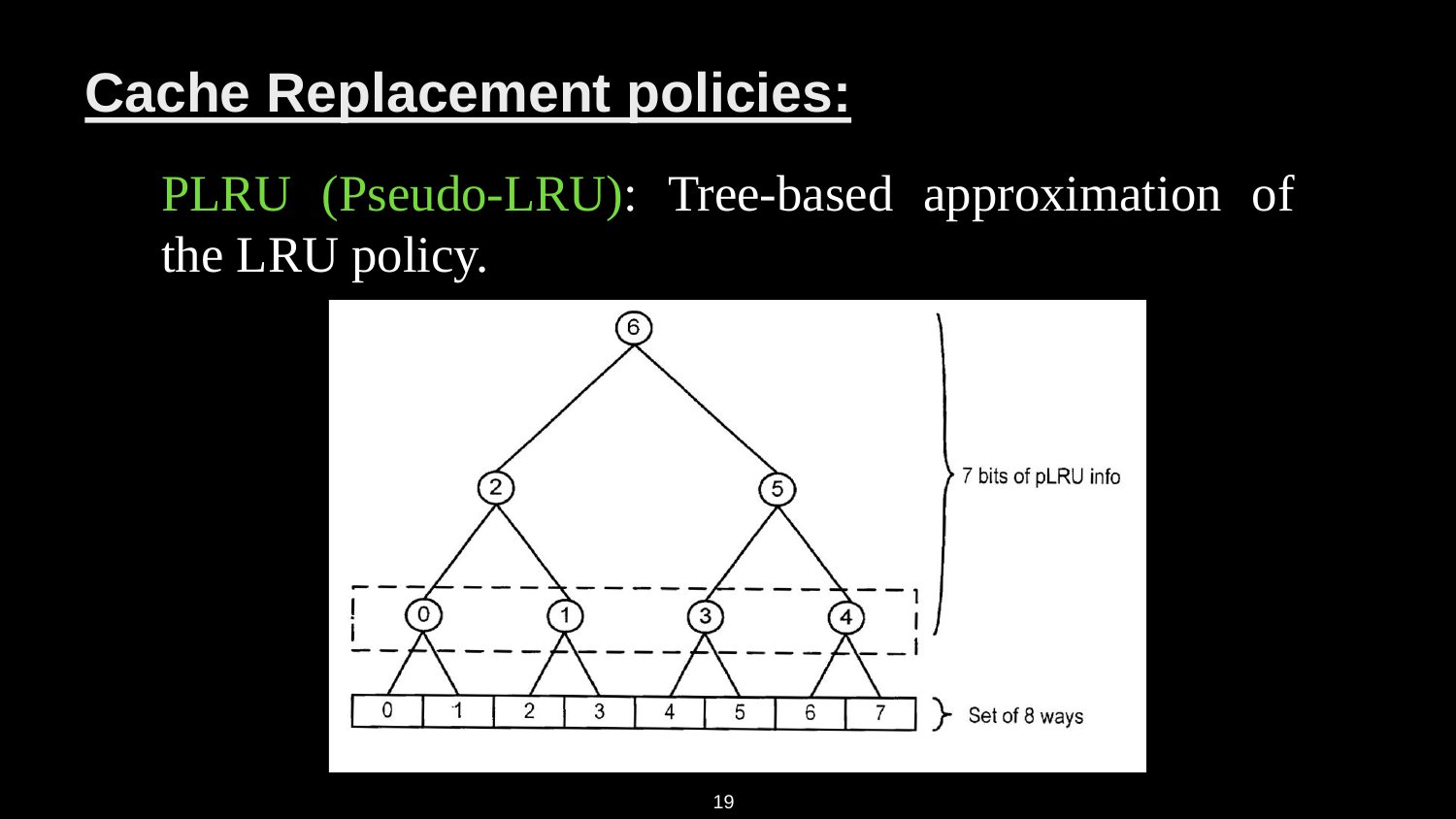MRU (most-recently-used):

- One recently-used bit per cache line.
- Cache line accessed—bit is set.
- Cache miss—first cache line without set bit selected,

—block removed,

—latest recently used bit set to 1.

—all other bits reset to 0.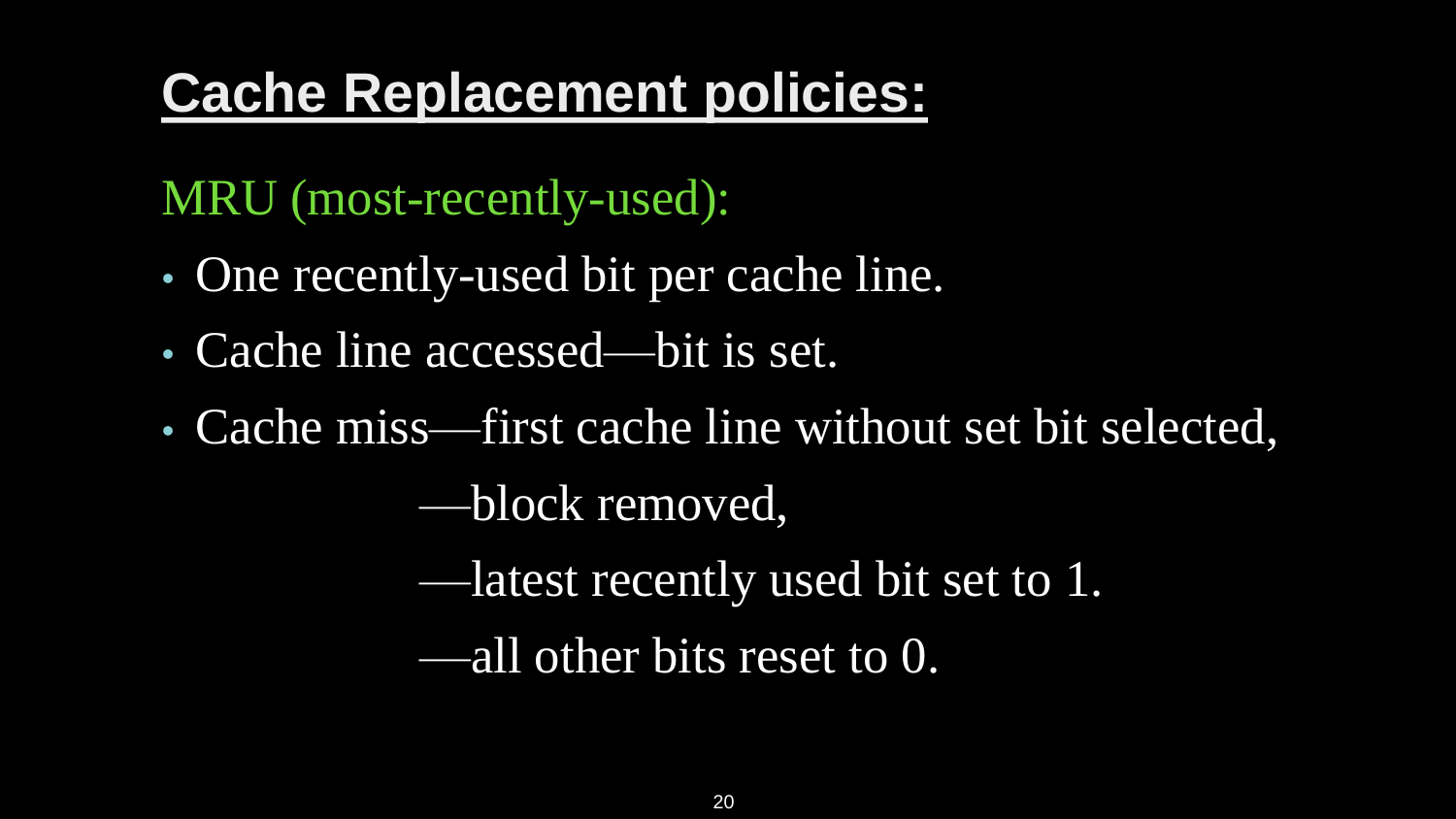## **Sensitivity:**

- q, q' : cache states,
- s: access sequence,
- m<sub>P</sub>(q, s): number of misses,
- $hp(q, s)$ : number of hits,
- P: replacement policy used.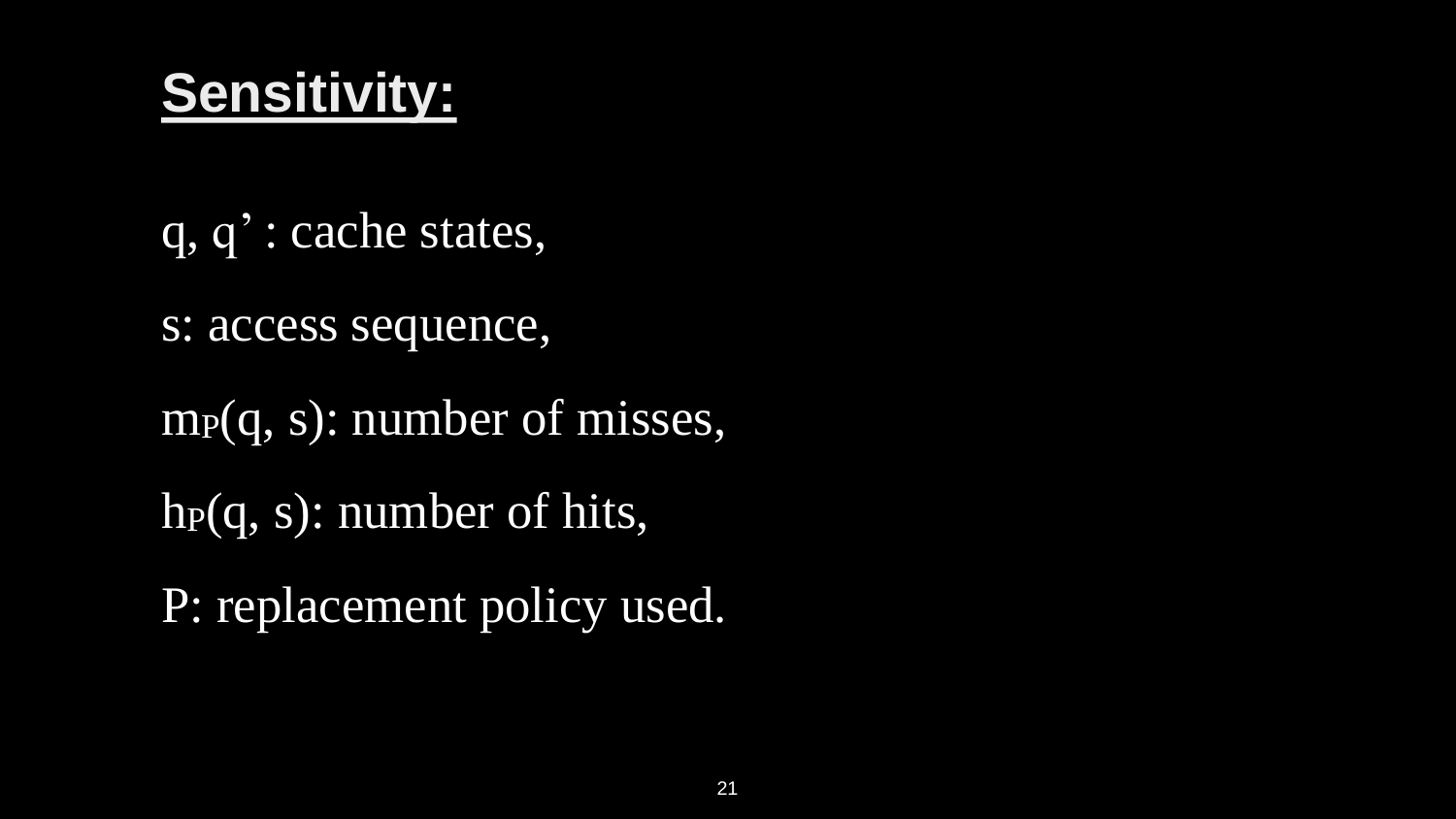## **Sensitivity:**

## Miss-Sensitivity to State: A policy P is k-misssensitive with additive constant c, if  $m_P(q, s) \leq k \cdot m_P(q', s) + c$

22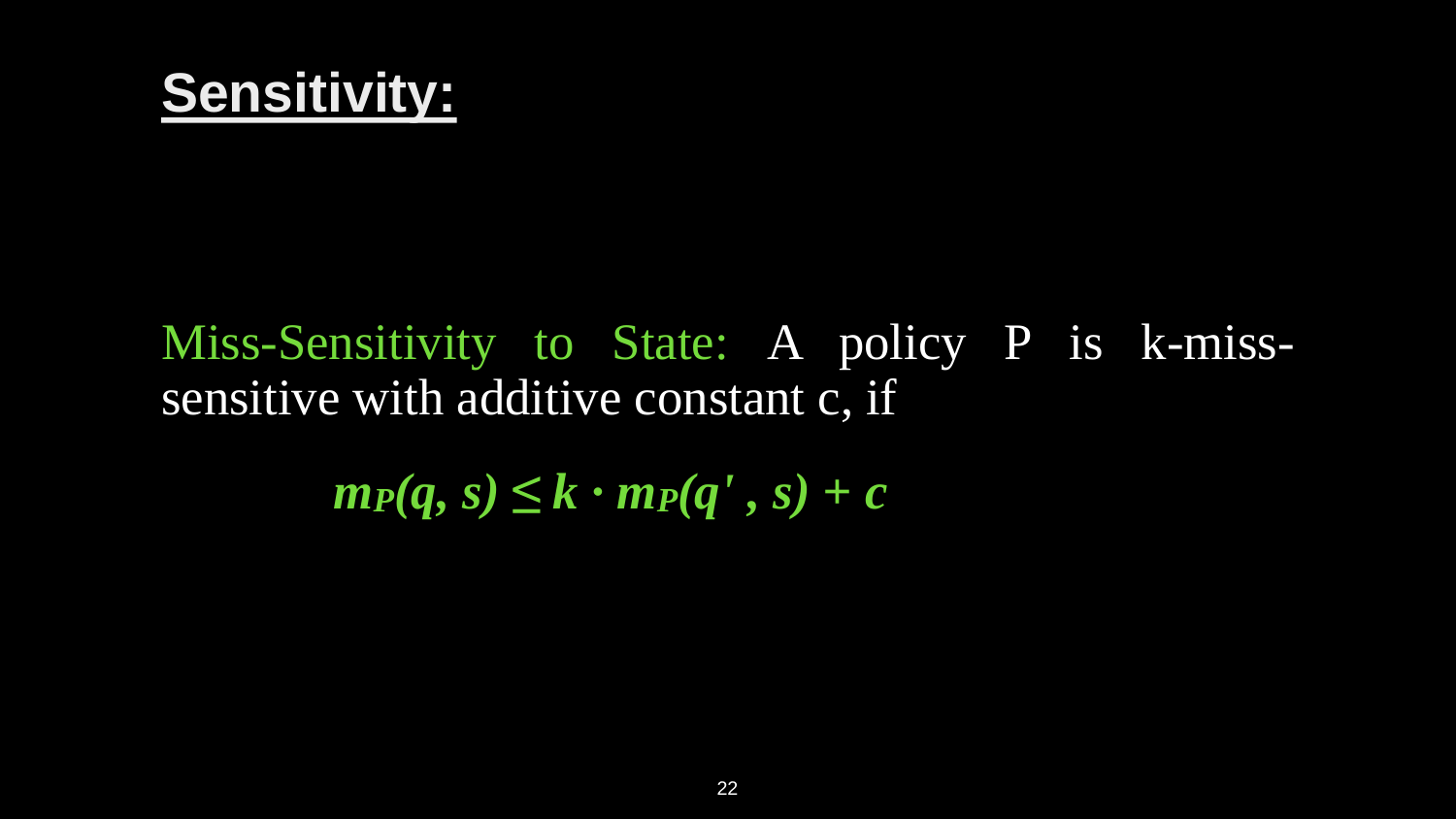

### Hit-Sensitivity to State: A policy P is k-hit-sensitive with subtractive constant c, if

 $h_P(q, s) \geq k \cdot h_P(q', s) - c$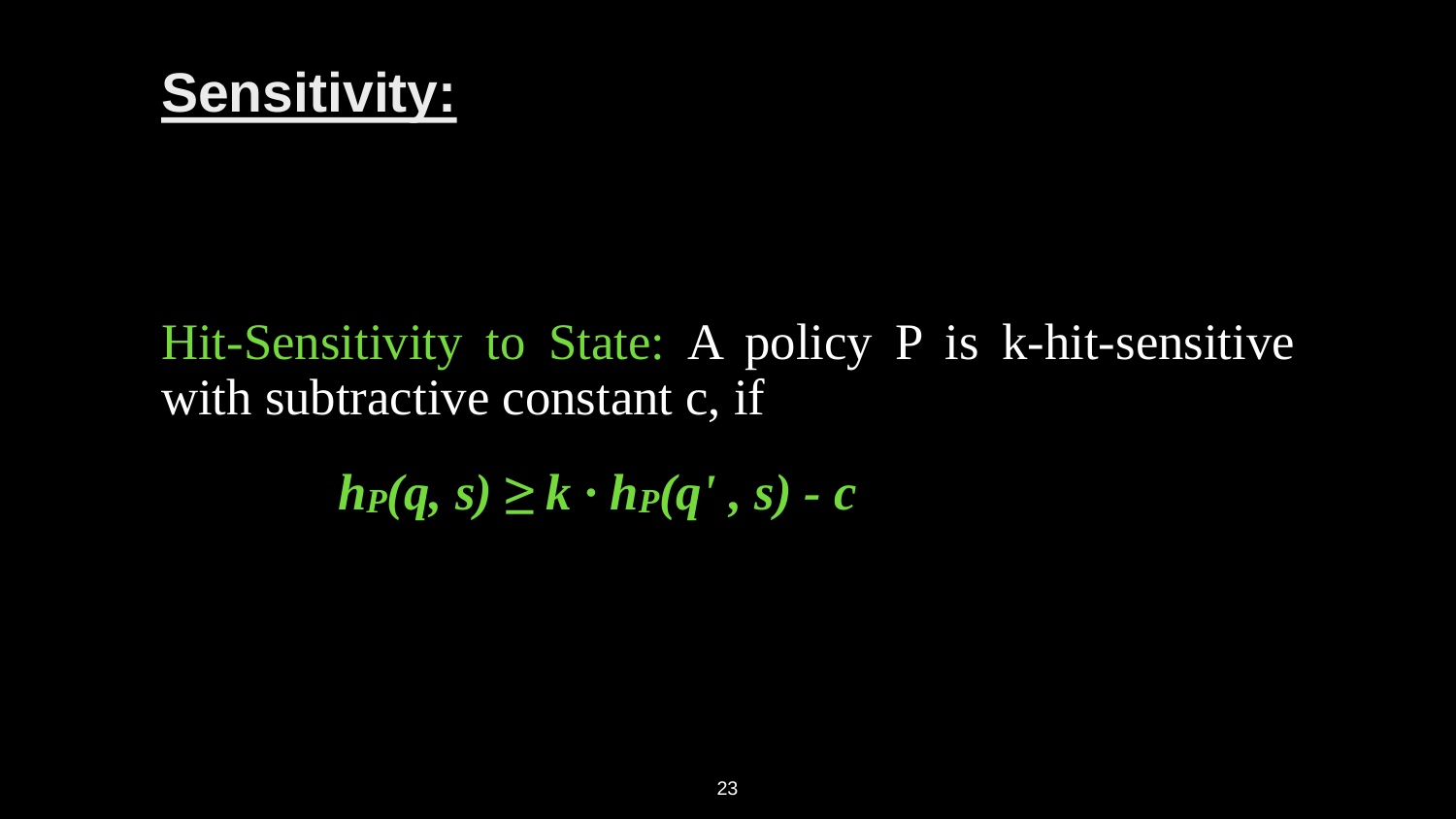## **Sensitivity:**

Sensitive Ratio: The sensitive miss and hit ratios sp<sup>m</sup> and  $s_p$ <sup>h</sup> of P are defined as:

*sp <sup>m</sup> = inf {k | P is k-miss-sensitive}* and *sp <sup>h</sup> = sup {k | P is k-hit-sensitive}.*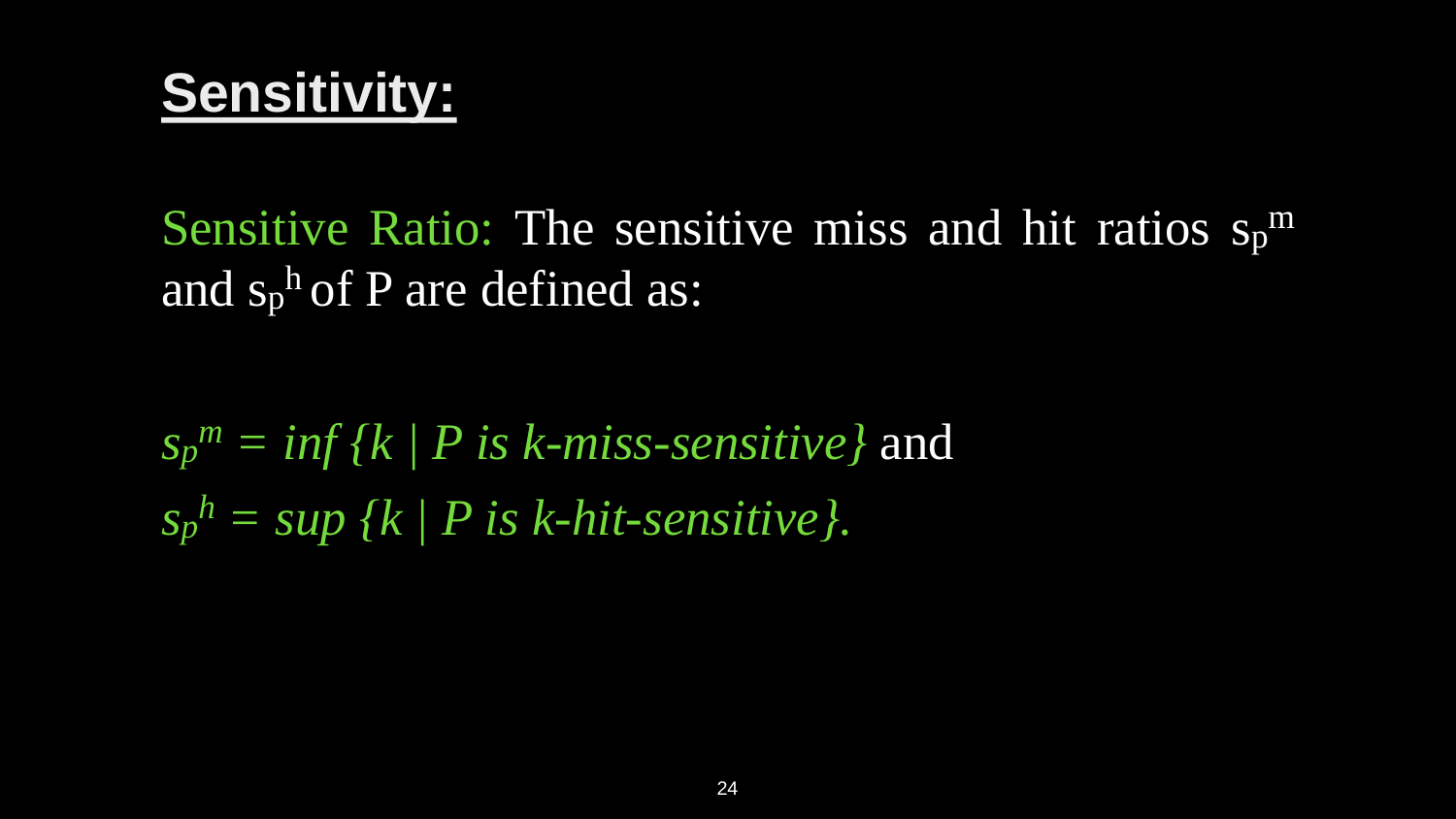## **Compute Sensitive Ratios:**

### RELACS: Automatically computes sensitive ratios.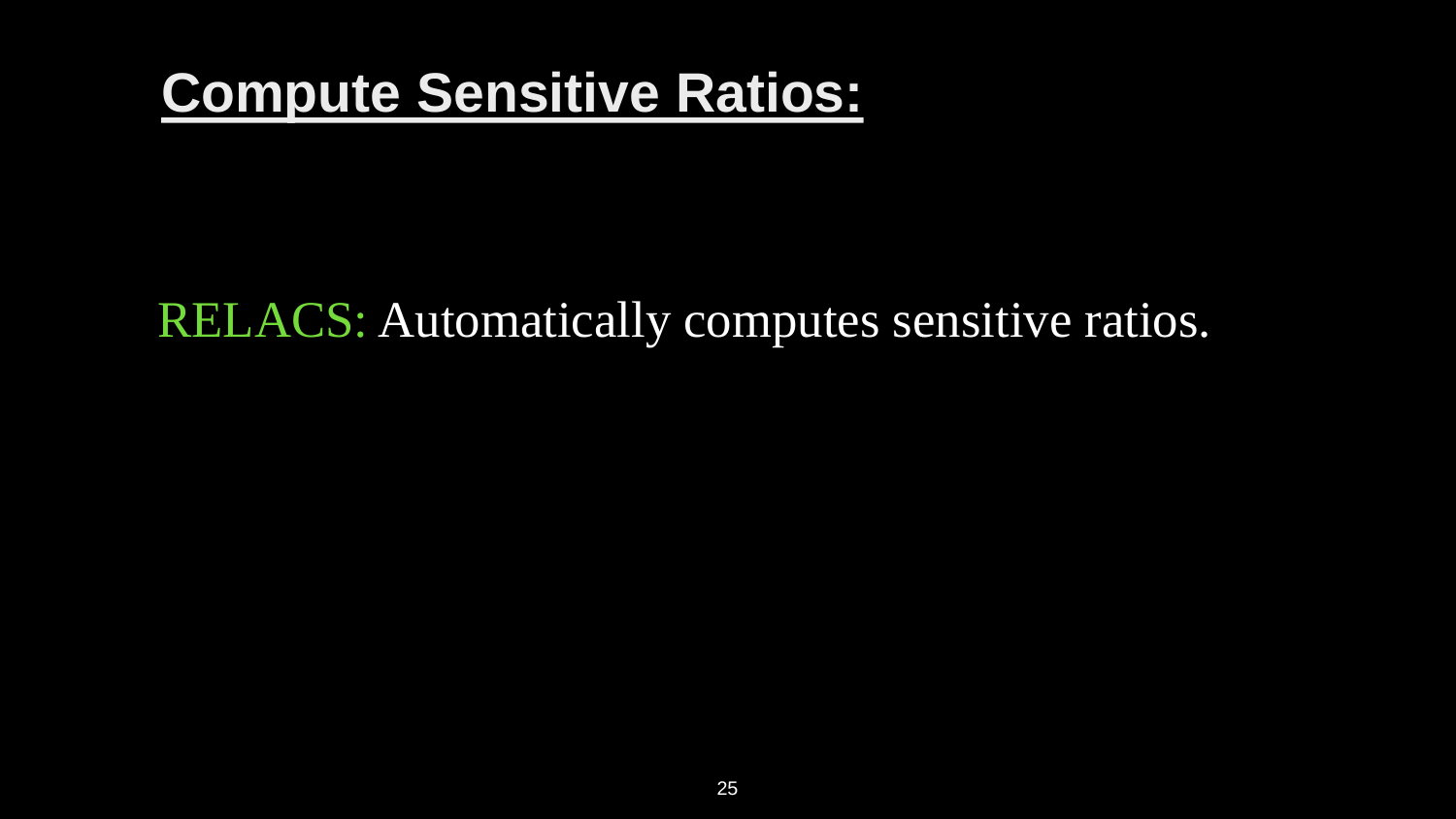## **Compute Sensitive Ratios:**

**Transition system: A system whose states are pairs of cache states, and whose transitions reflect the effect of a memory access on both of the cache states.**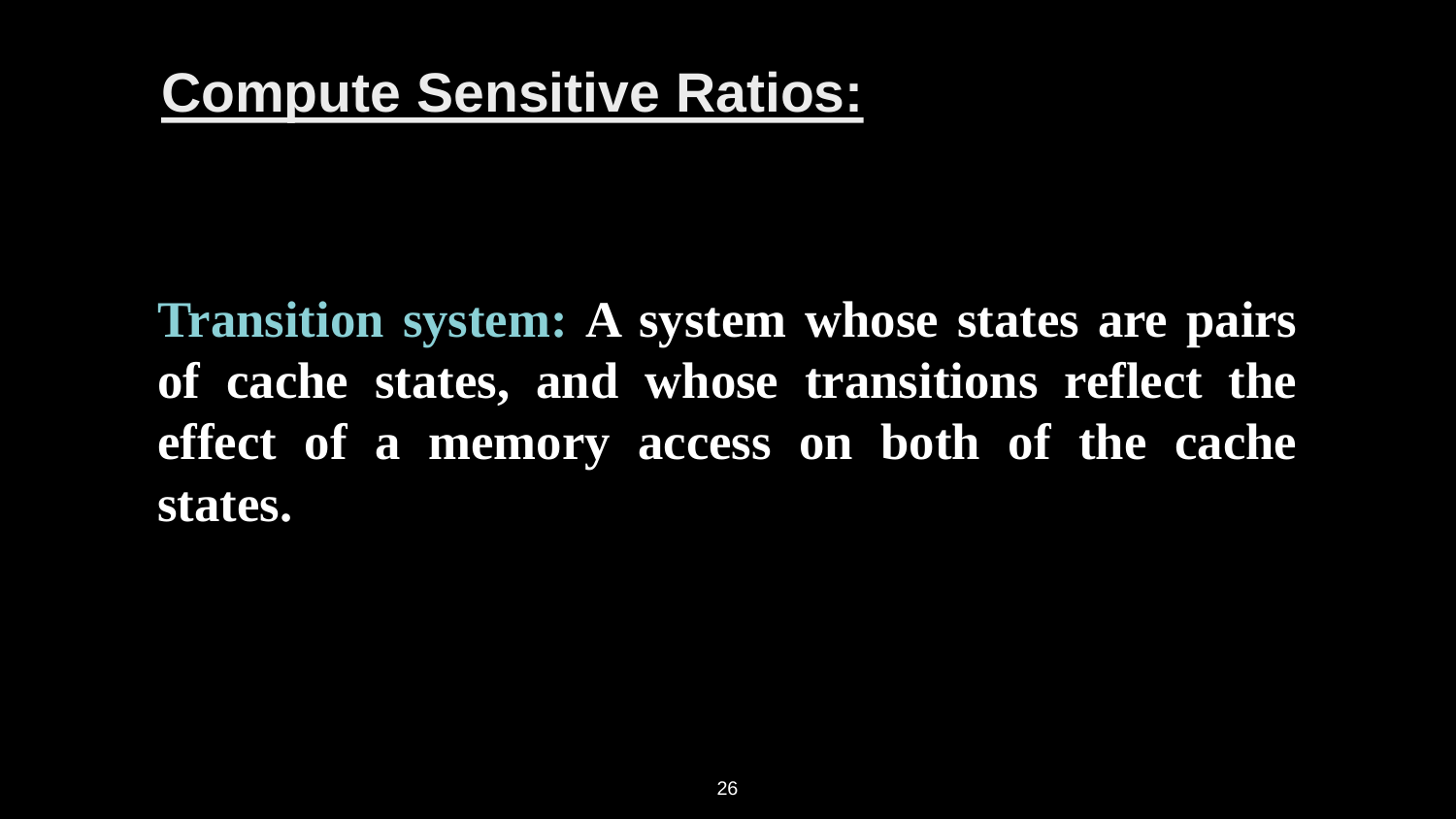## **Compute Sensitive Ratios:**



$$
\frac{d}{d}, [c, b, a] \rightarrow a \rightarrow a \rightarrow a \rightarrow a \rightarrow a \rightarrow b \rightarrow c \rightarrow c \rightarrow a
$$
\n
$$
\frac{1}{d} \left[ f \right]
$$
\n
$$
\frac{1}{d} \left[ f, c, b \right]
$$

Sensitive ratios depend on the number of misses (hits) on paths through the transition system.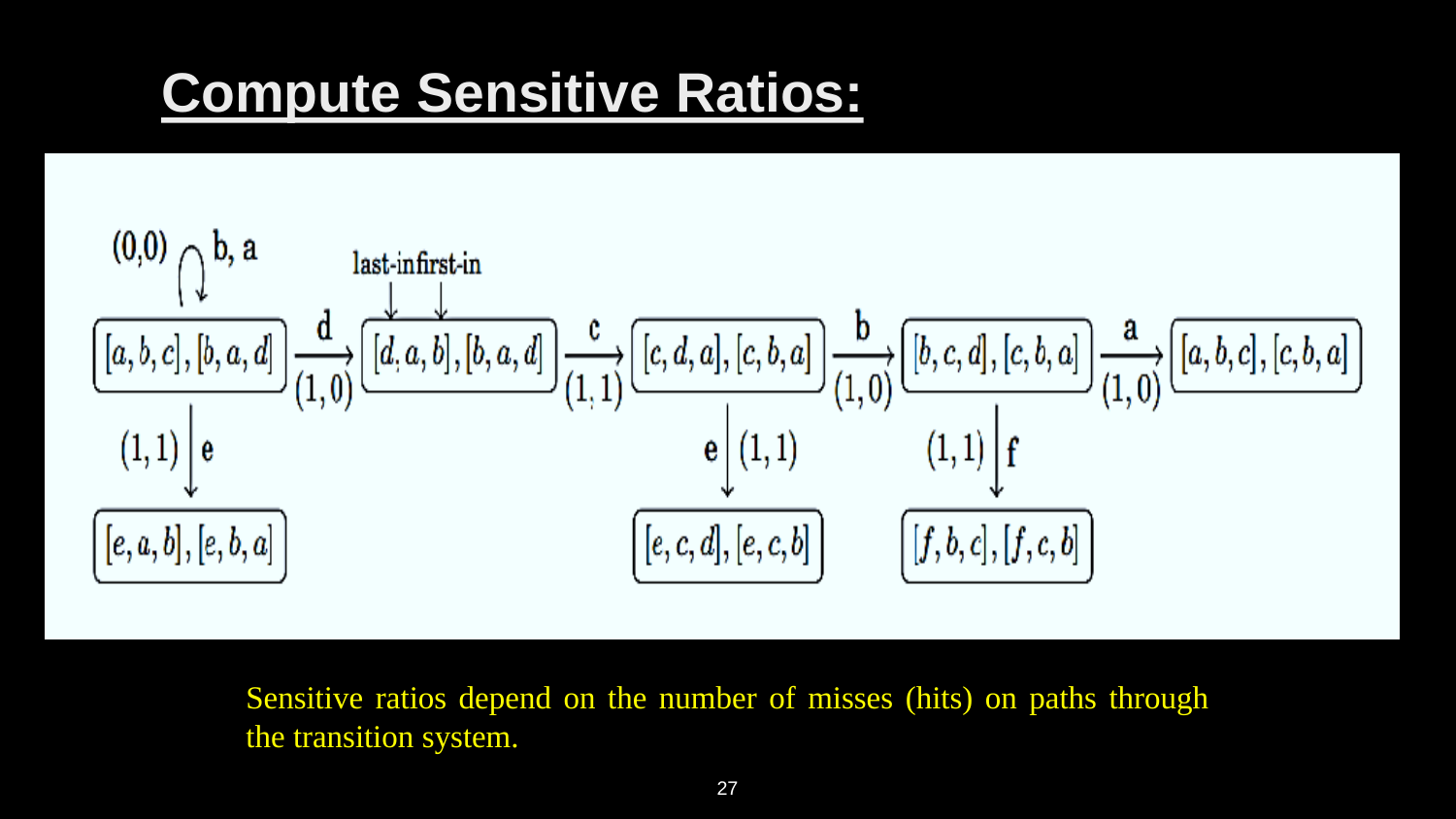## **Induced Transition System:**

- Induced Transition System: A policy P induces a labeled transition system  $T_P = (S_P, R_P)$ , where:
- $\blacktriangleright$  *S<sub>P</sub>* = {(q, q') | q  $\in$  C<sub>P</sub>, q'  $\in$  C<sub>P</sub>}, are the states, *which are pairs of cache states of policy P,*
- *R<sup>P</sup> = {((p, q), (m<sup>p</sup> , m<sup>q</sup> ), (p' , q')) | (p, q)* <sup>∈</sup> *S<sup>P</sup> , a* <sup>∈</sup> *B,*

 $\blacktriangleright$   $(p', q') = update_{PP}(p, q), \langle a \rangle$  $(m_p, m_q) = m_p(p(p, q), \langle a \rangle)$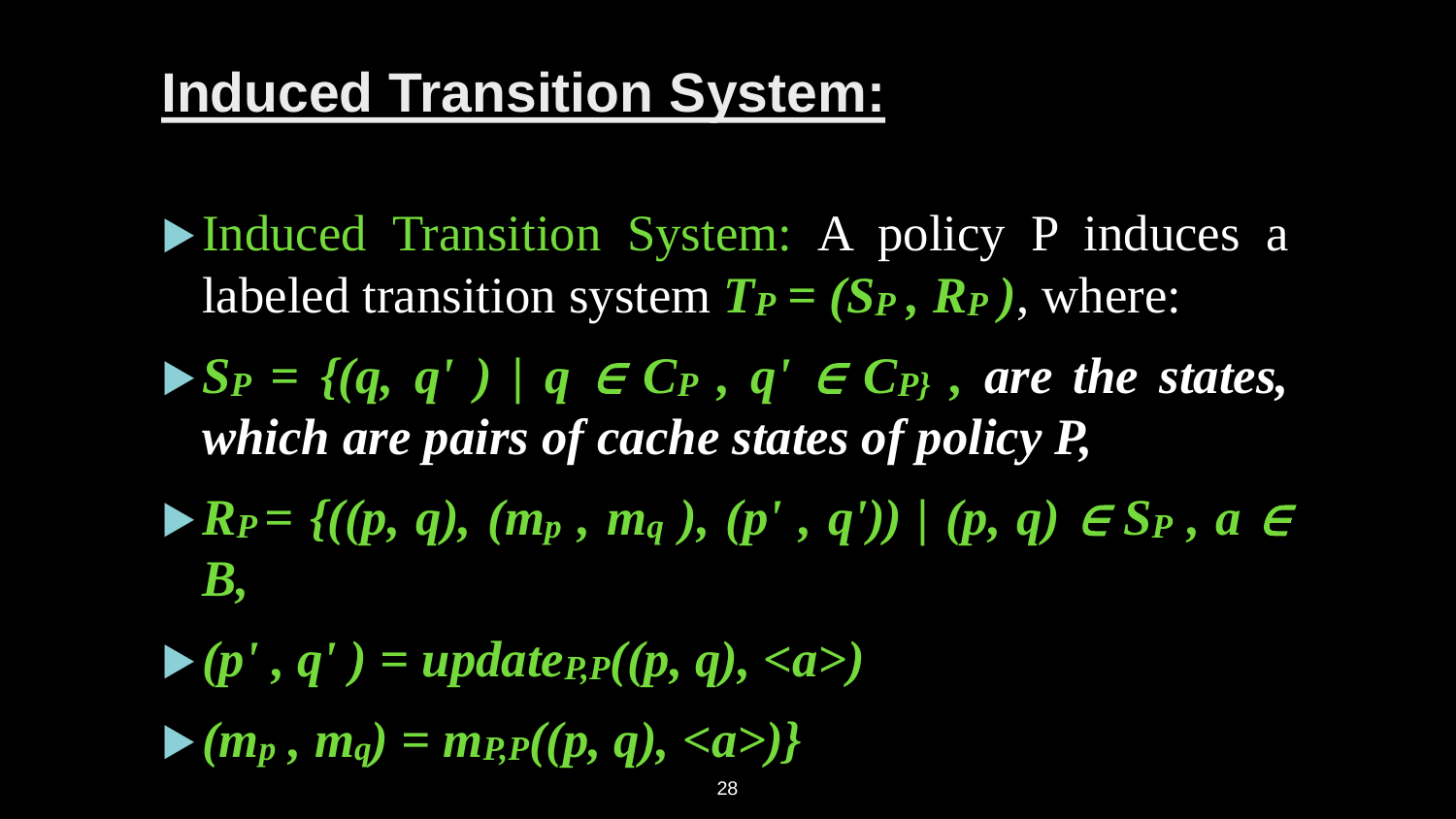## **Induced Transition System:**

If set of memory blocks infinite, the induced transition system is infinitely large. Solution: Finite Quotient Structure.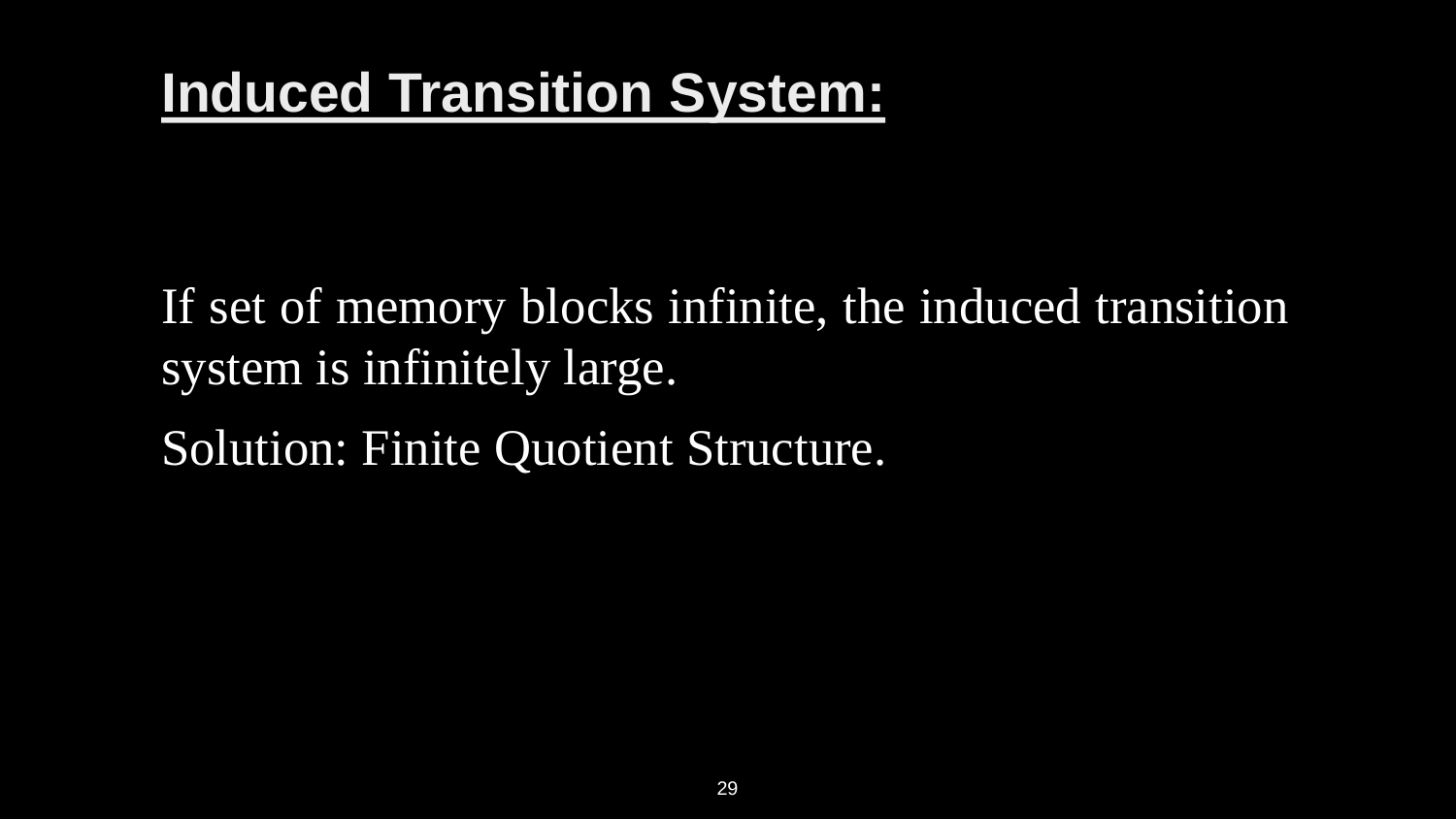## **Merging Equivalent States:**



(a) Dashed lines connect equivalent states according to the equivalence relation  $\approx$ .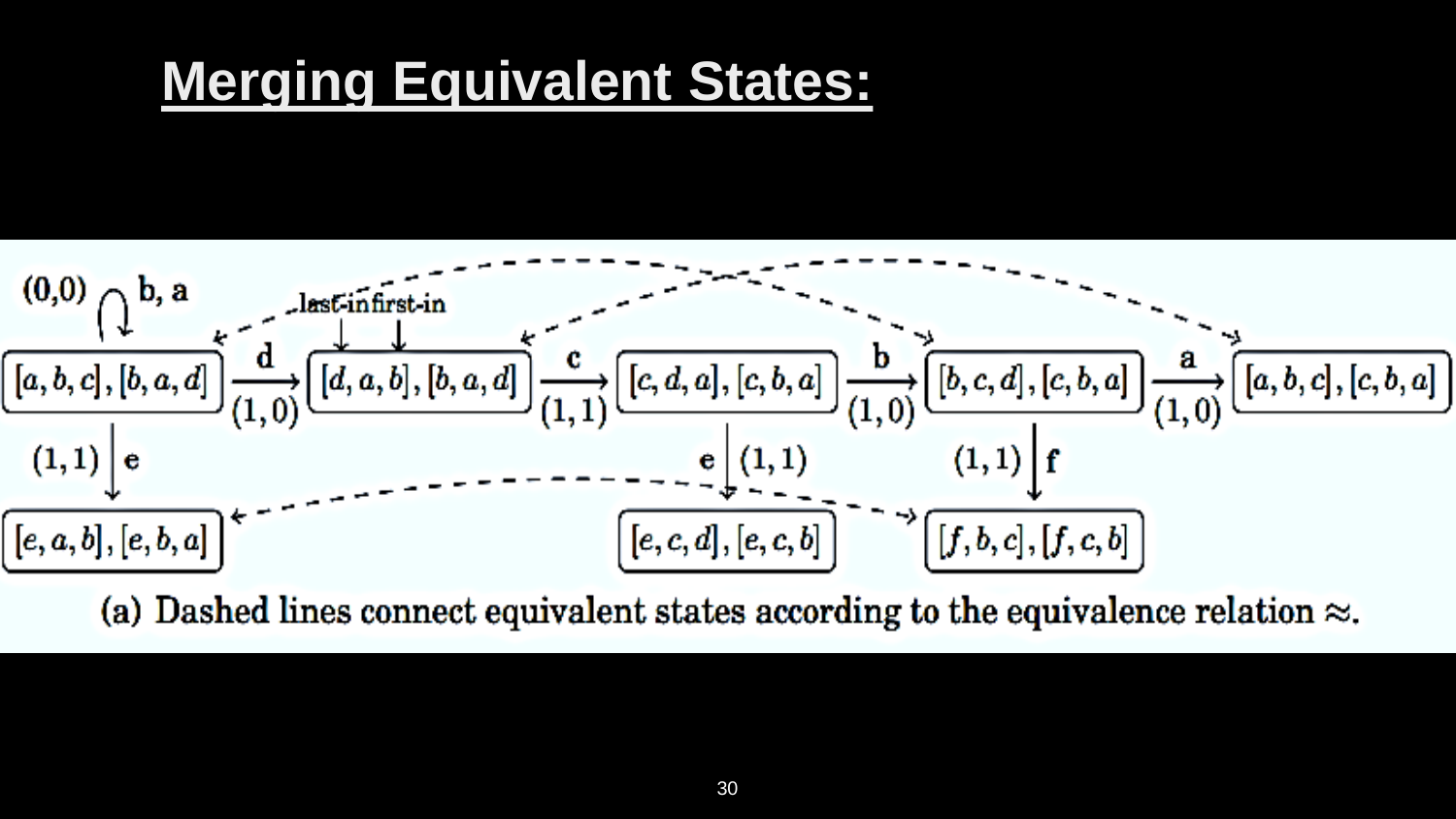## **Merging Equivalent States:**

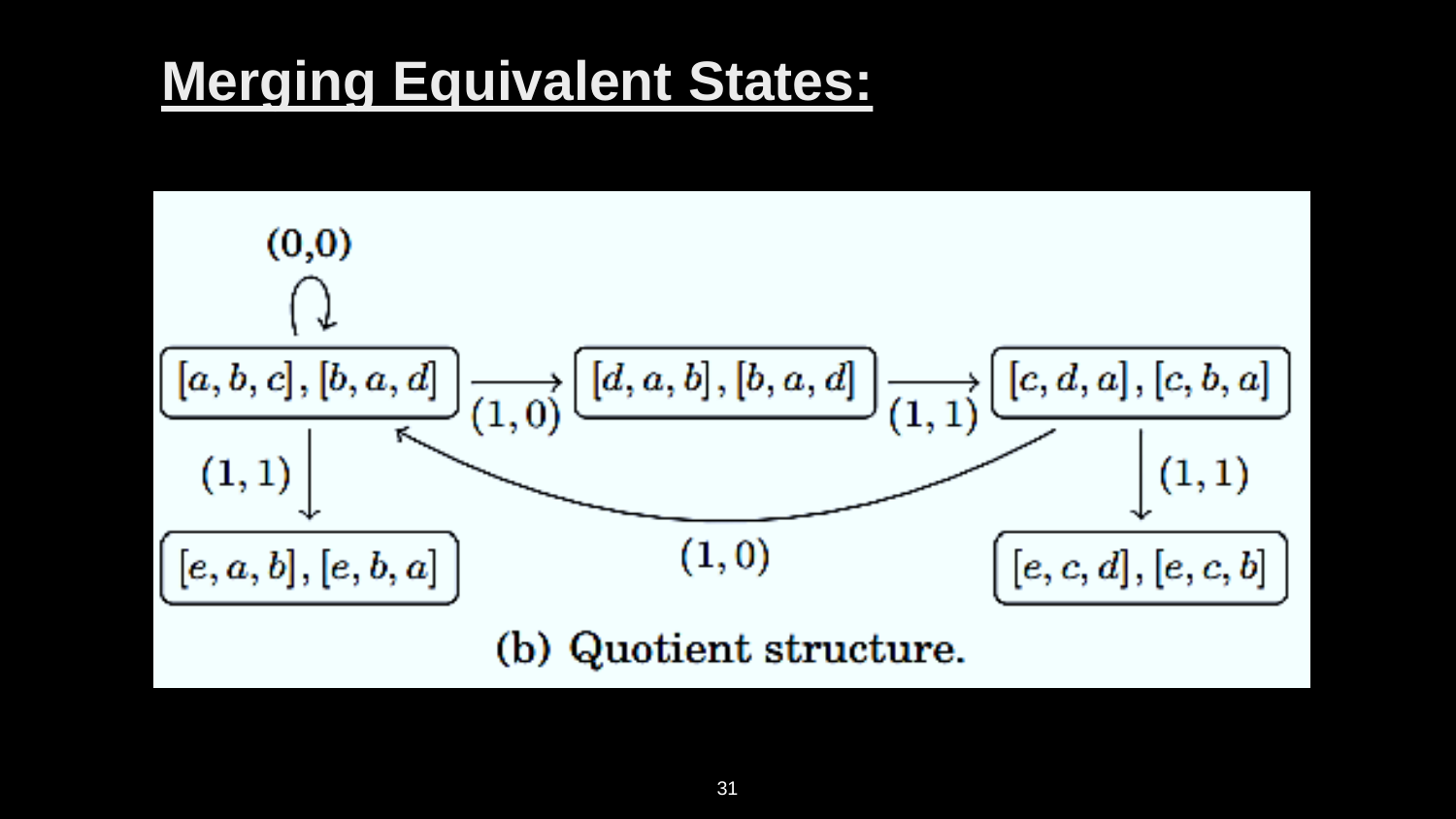**Constructing a Quotient Transition System consists** of two steps:

 $\blacktriangleright$  1. The computation of S<sub>P</sub>

▶ 2. The computation of R<sub>P</sub>.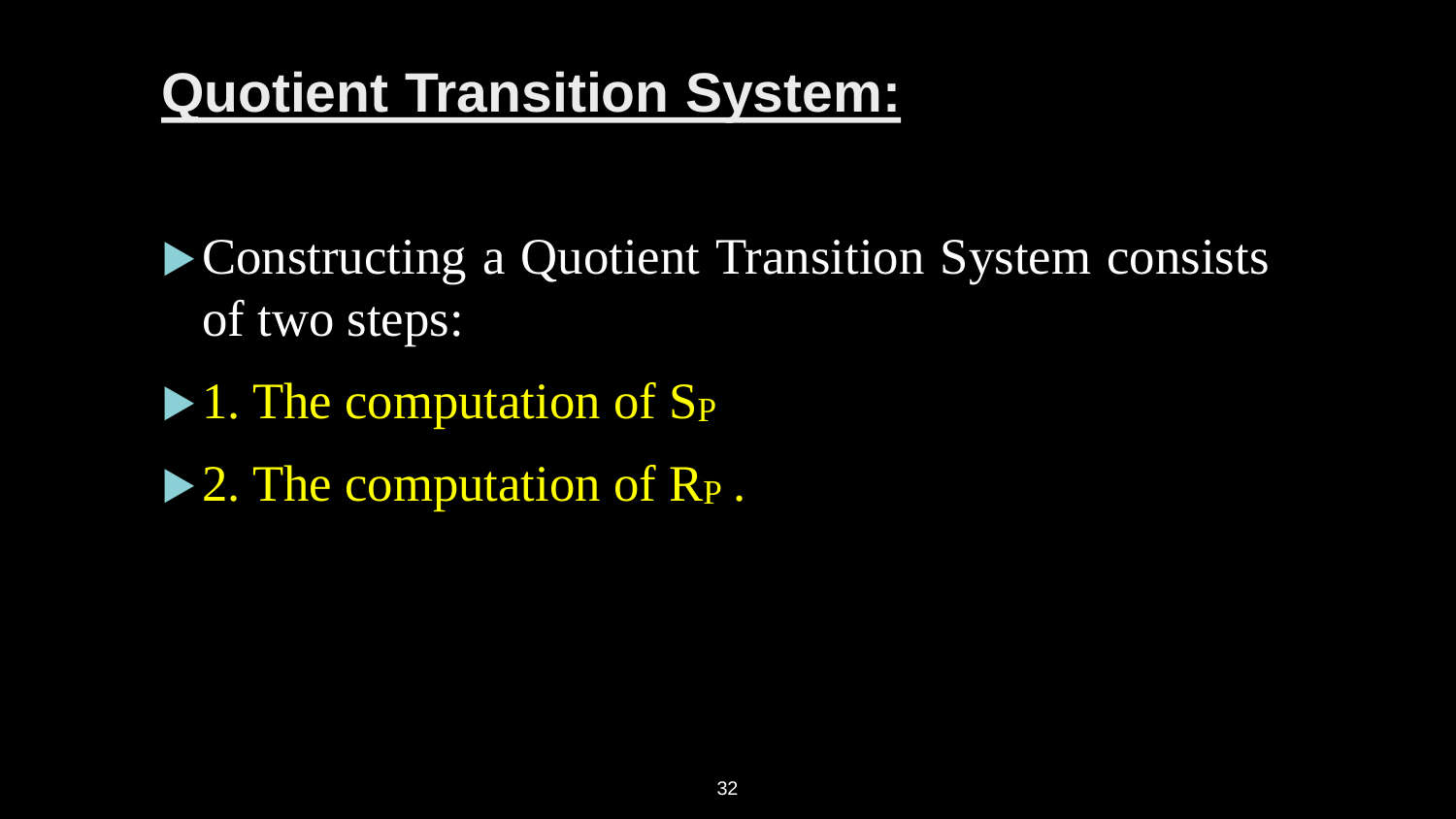

### **Successor State**

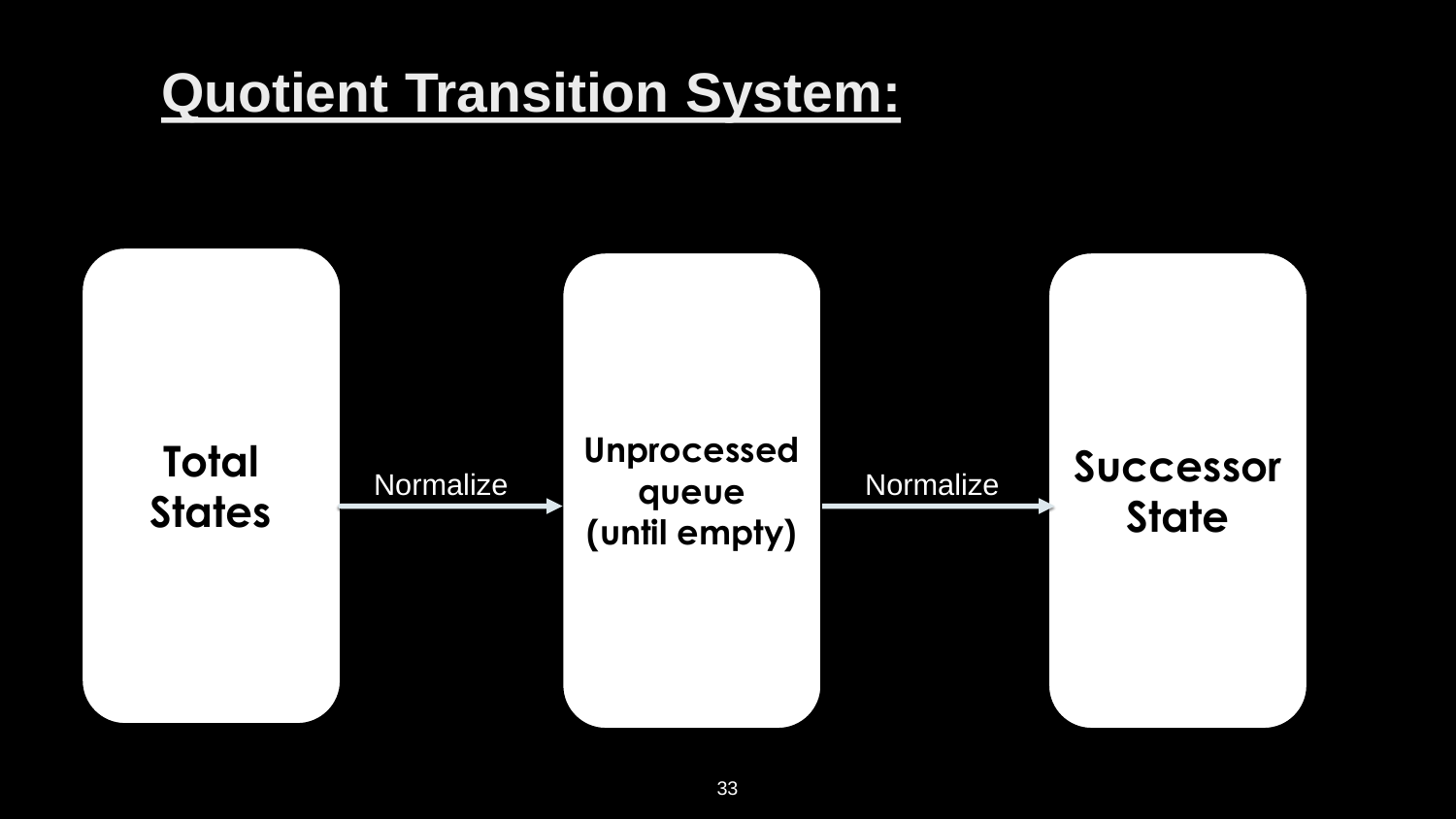

*Computation of*  $S_p$ 



34 *Normalize: Unique representative in the equivalence relation for pairs of states.*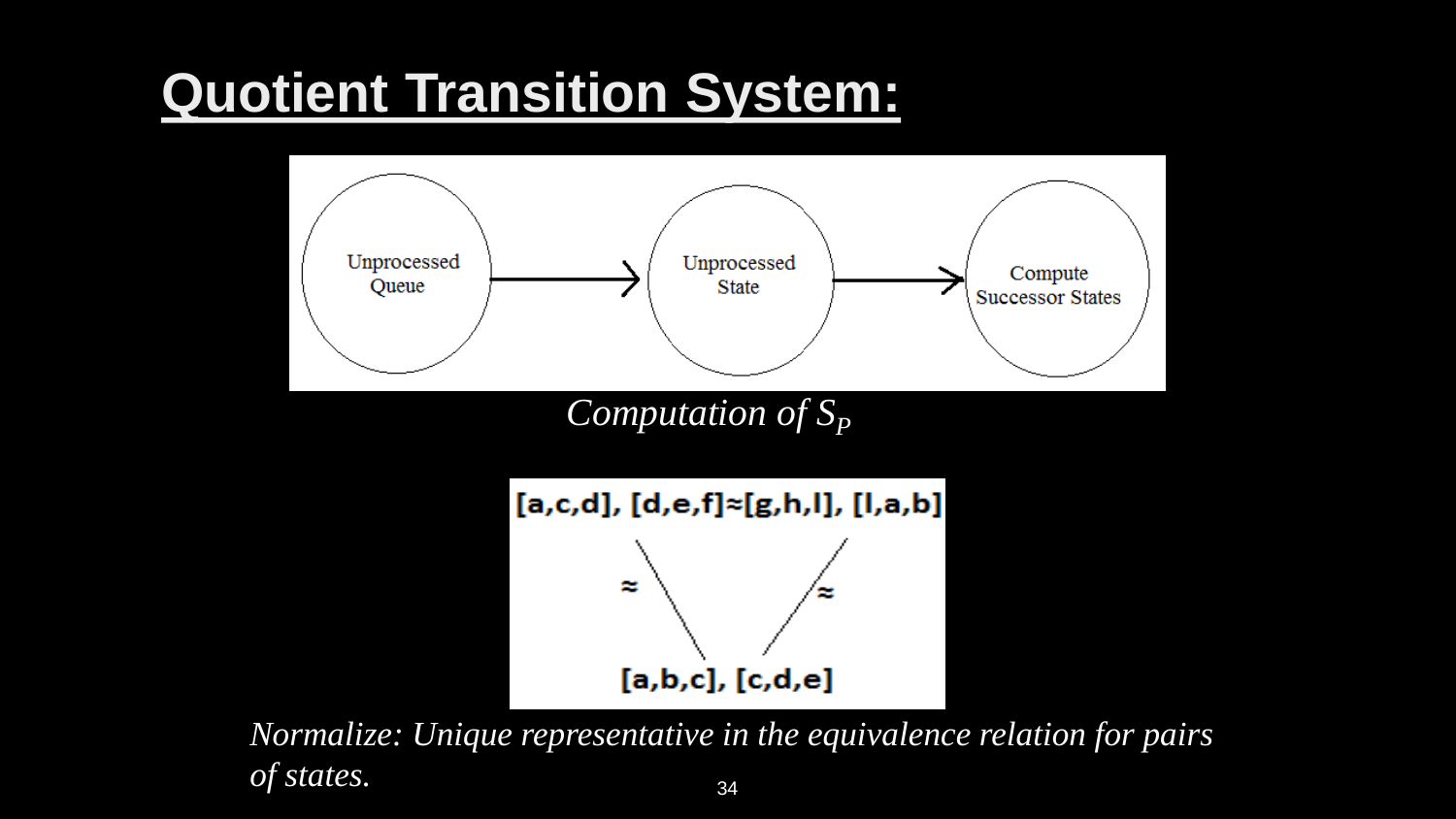- Computation of R<sub>p</sub>:
- $\blacktriangleright$  NORMALIZE(update<sub>p</sub>(p,<a>); update<sub>p</sub>(q,<a>)) is equal for all a.

Computing successors under the finite number of accesses.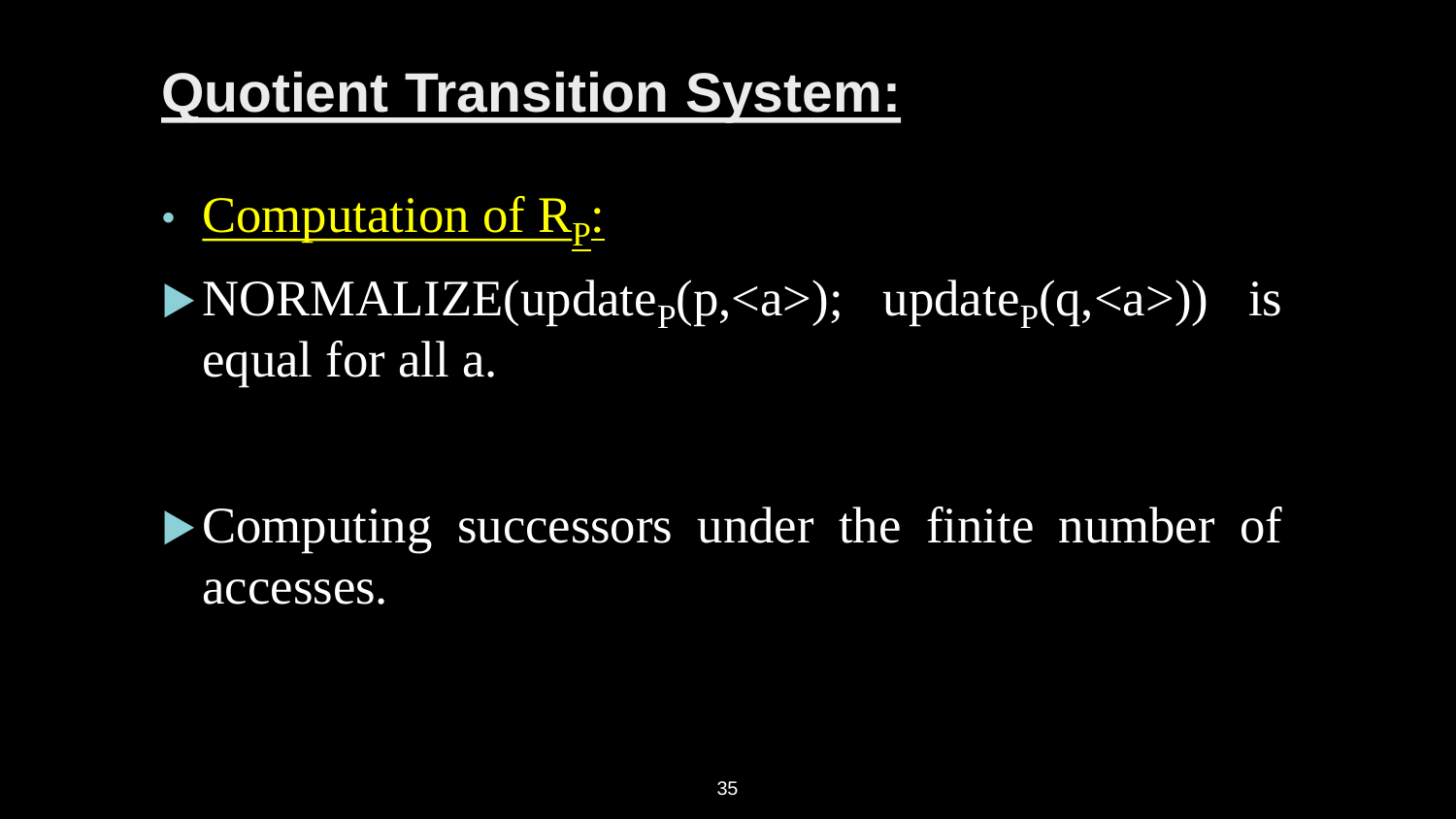**Results:**

## Sensitivity results for LRU, FIFO, PLRU, and MRU at associativity ranging from 2 to 8 is obtained.

The data obtained are precise sensitive ratios.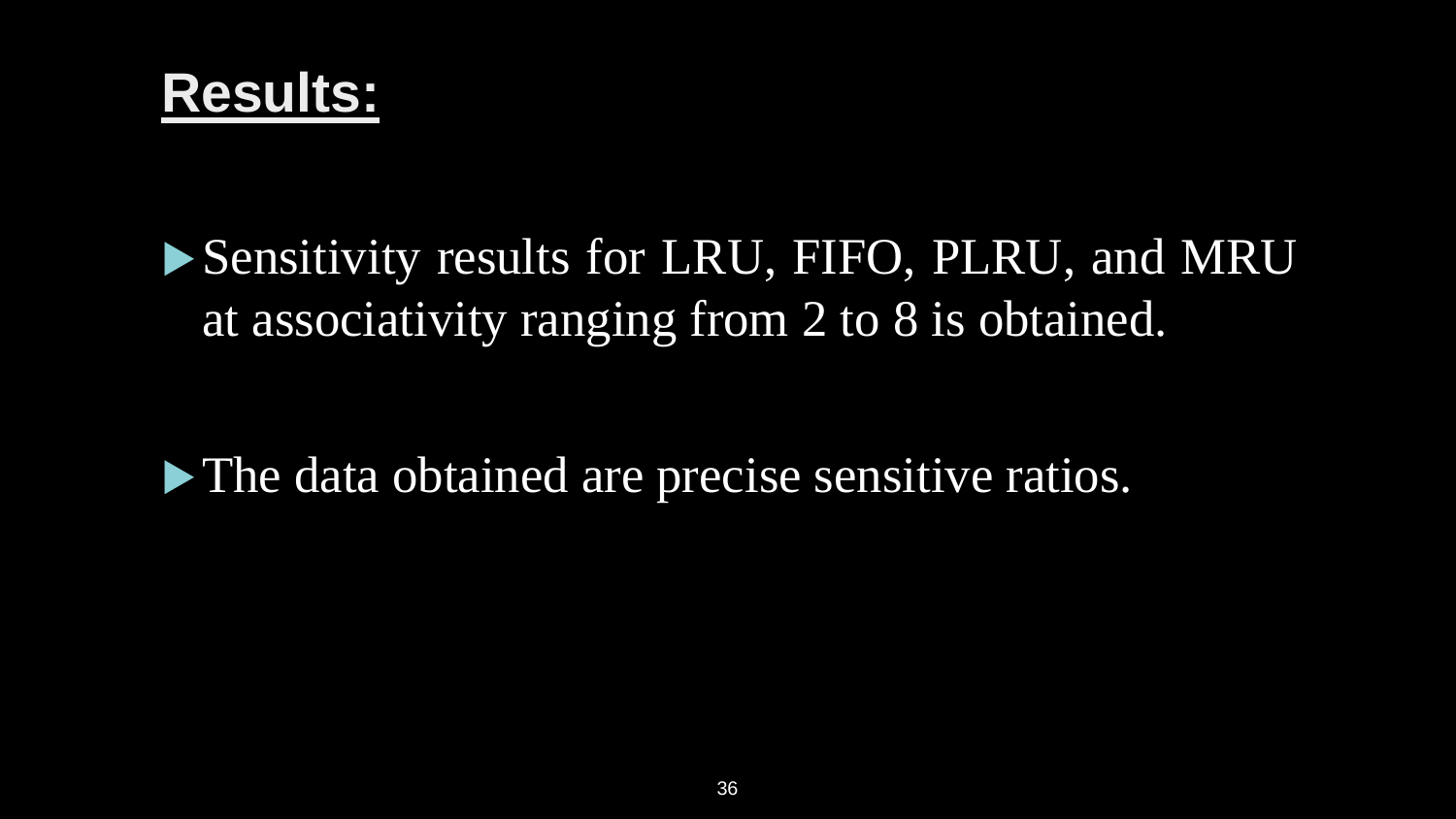## **Results:**



### Miss-Sensitivity ratio, k, and additive constant, c, for FIFO, PLRU, and LRU.

Note: MEM indicates the algorithm ran out of memory on a 2gb machine.

| <b>Policies/Associativity</b> |                              | $\overline{\mathbf{C}}$          |          | $\overline{\phantom{0}}$                 |            |            |              |
|-------------------------------|------------------------------|----------------------------------|----------|------------------------------------------|------------|------------|--------------|
| LRU                           | $\bullet$                    | $\overline{\phantom{a}}$<br>1, 0 |          | $\mathbf{1}_{\bullet}\mathbf{1}$         | .67        |            | $\mathbf{U}$ |
| FIFO                          | $\cap$ $\cap$                | 3,3                              |          | 0,0                                      | 0, 6       |            |              |
| PLRU                          | $\mathbf{1}$ of $\mathbf{1}$ | $\blacksquare$                   | $\infty$ | $\blacksquare$                           | $\sim$     | $\infty$   |              |
| MRU                           | $\bullet$                    | 3,4                              | 5,6      | $\mathbf{\mathcal{L}}$<br>$\mathcal{S},$ | <b>MEM</b> | <b>MEM</b> | <b>MEM</b>   |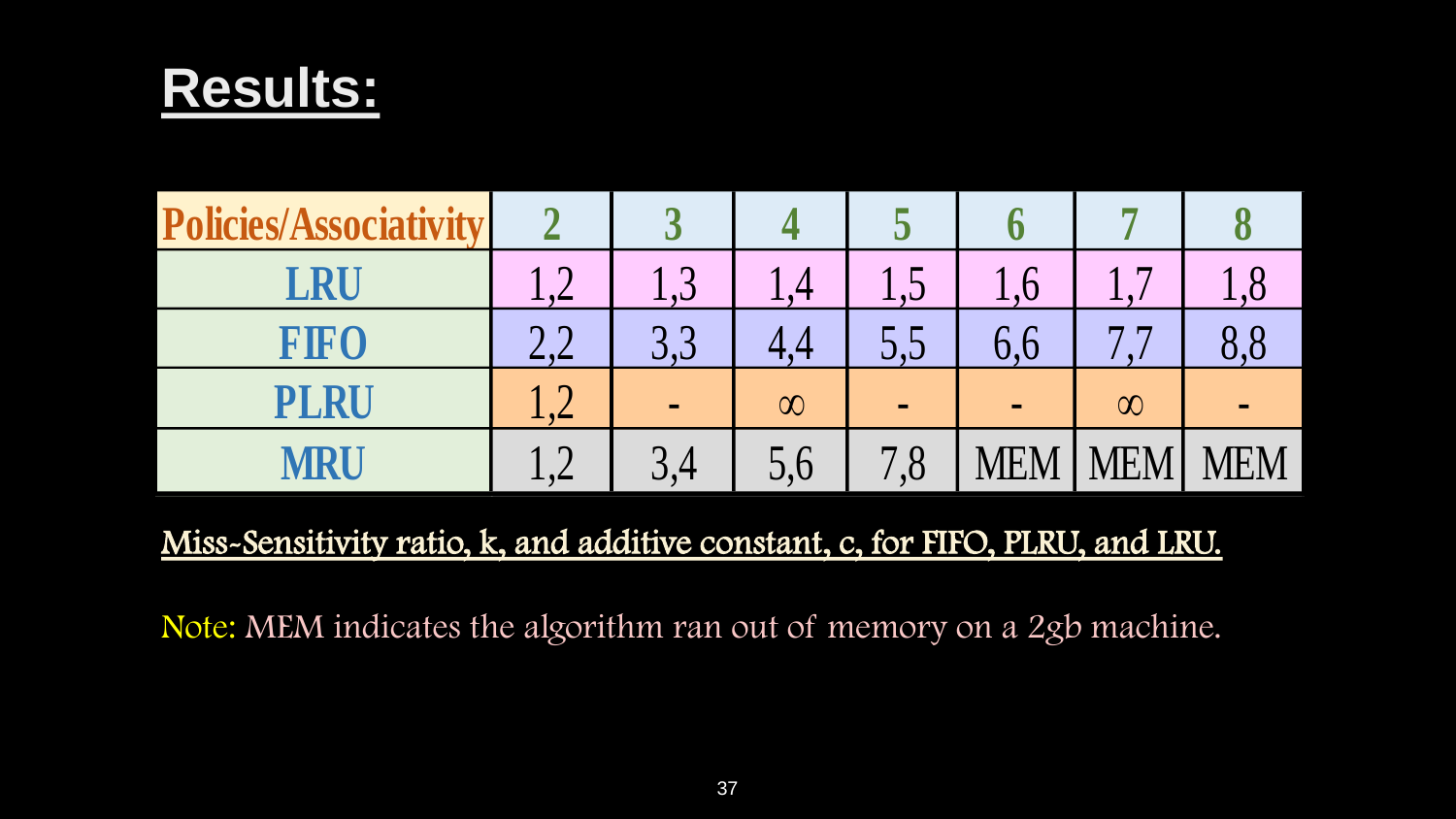## **Results:**



### Hit-Sensitivity ratio k, and subtractive constant c, for FIFO, PLRU, and LRU.

Note: MEM indicates the algorithm ran out of memory on a 2gb machine.

| <b>Policies/Associativity</b> |                   | $\overline{\phantom{0}}$ |          |         |        |          |             |
|-------------------------------|-------------------|--------------------------|----------|---------|--------|----------|-------------|
| <b>RU</b>                     |                   | $\overline{2}$<br>しょつ    |          | 1,5     | .6     |          |             |
| FIFO                          | 0.0               |                          | $0{,}0$  | $0.0\,$ | .0     |          |             |
| PLRU                          | $\sqrt{ }$        | $\blacksquare$           | 1/3, 5/3 |         | $\sim$ | $\infty$ | 1/11, 19/11 |
| MRU                           | $\bigcap$<br>⊥ ,∠ | $0{,}0$                  | 0,0      | 0,0     | VIEM   | `H`N     | MEM         |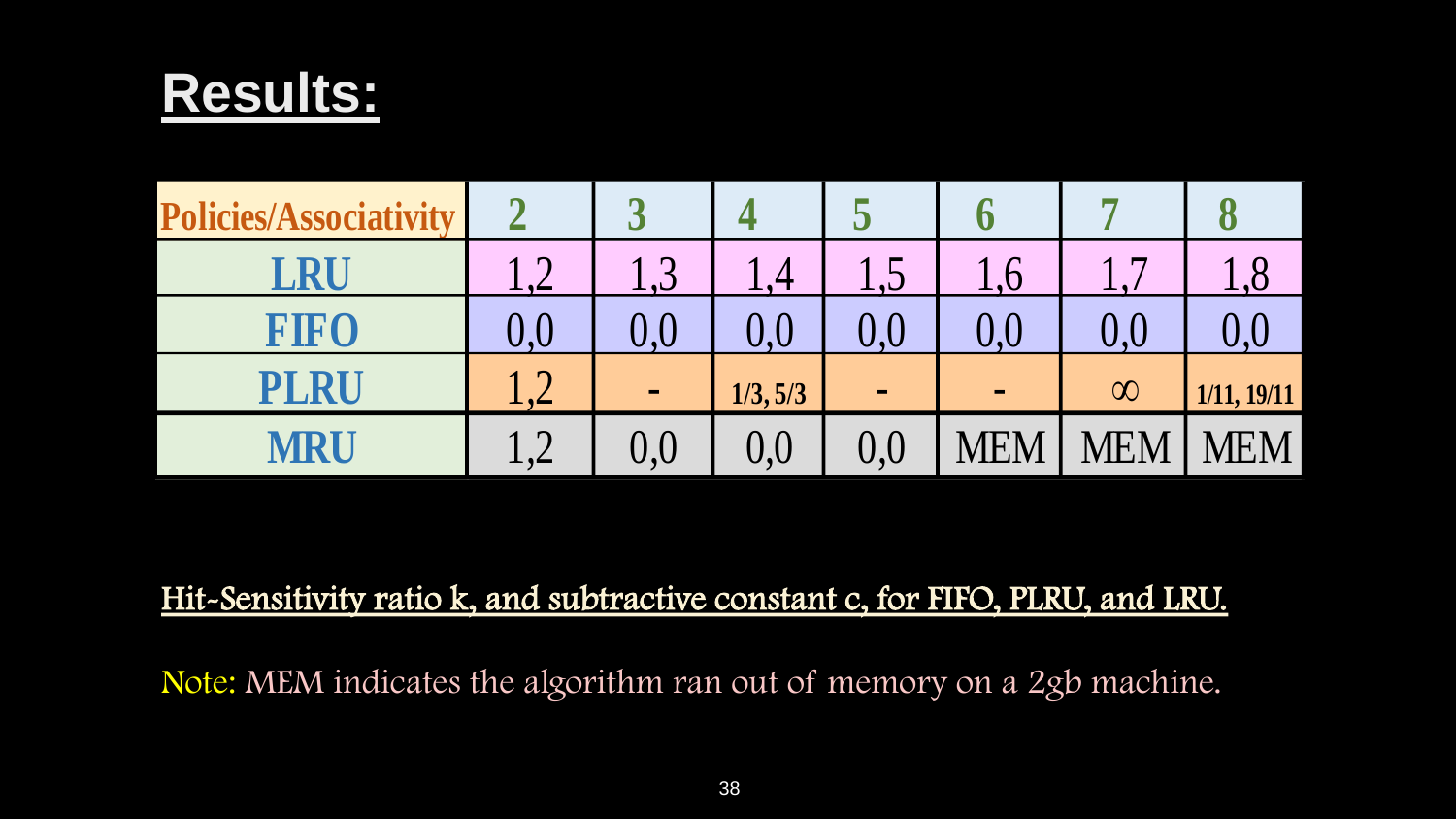

### LRU is best replacement policy, most robust.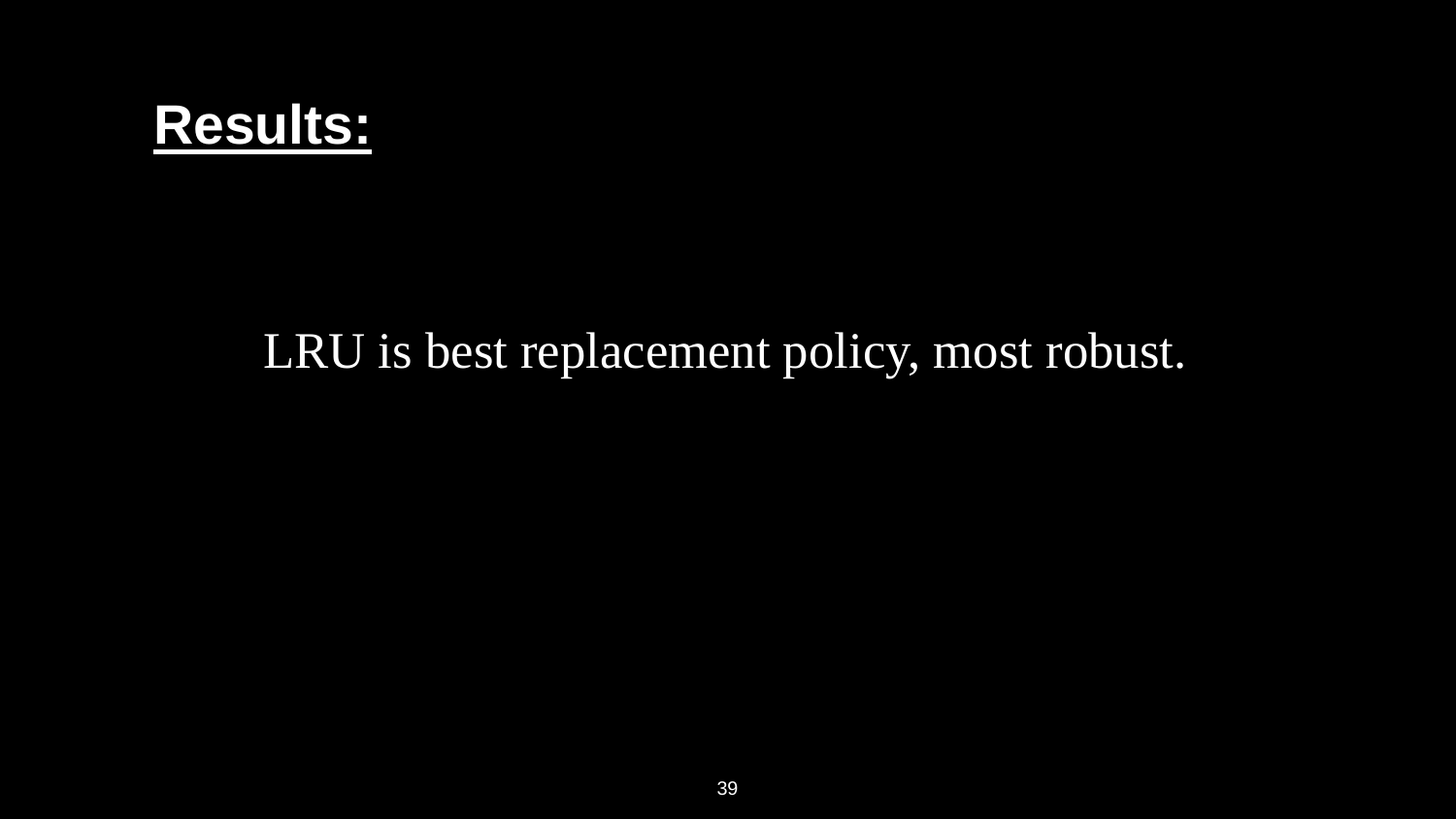## **Open Question:**

When the access sequence is restricted computing precise sensitive ratios become difficult.

Computing a quotient transition system, as done in this paper becomes improbable.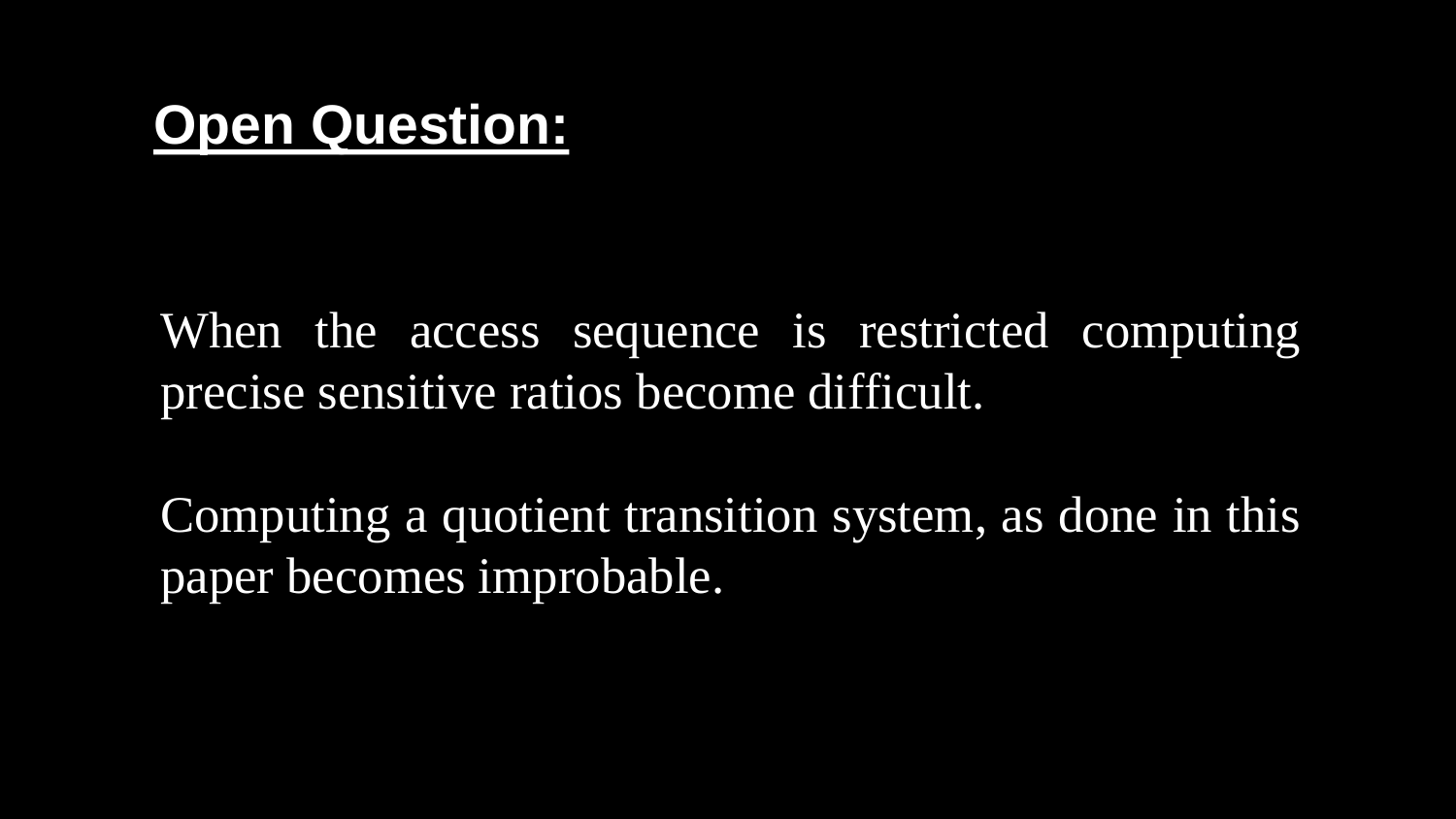## **Common Ground:**

# **ROBUSTNESS**